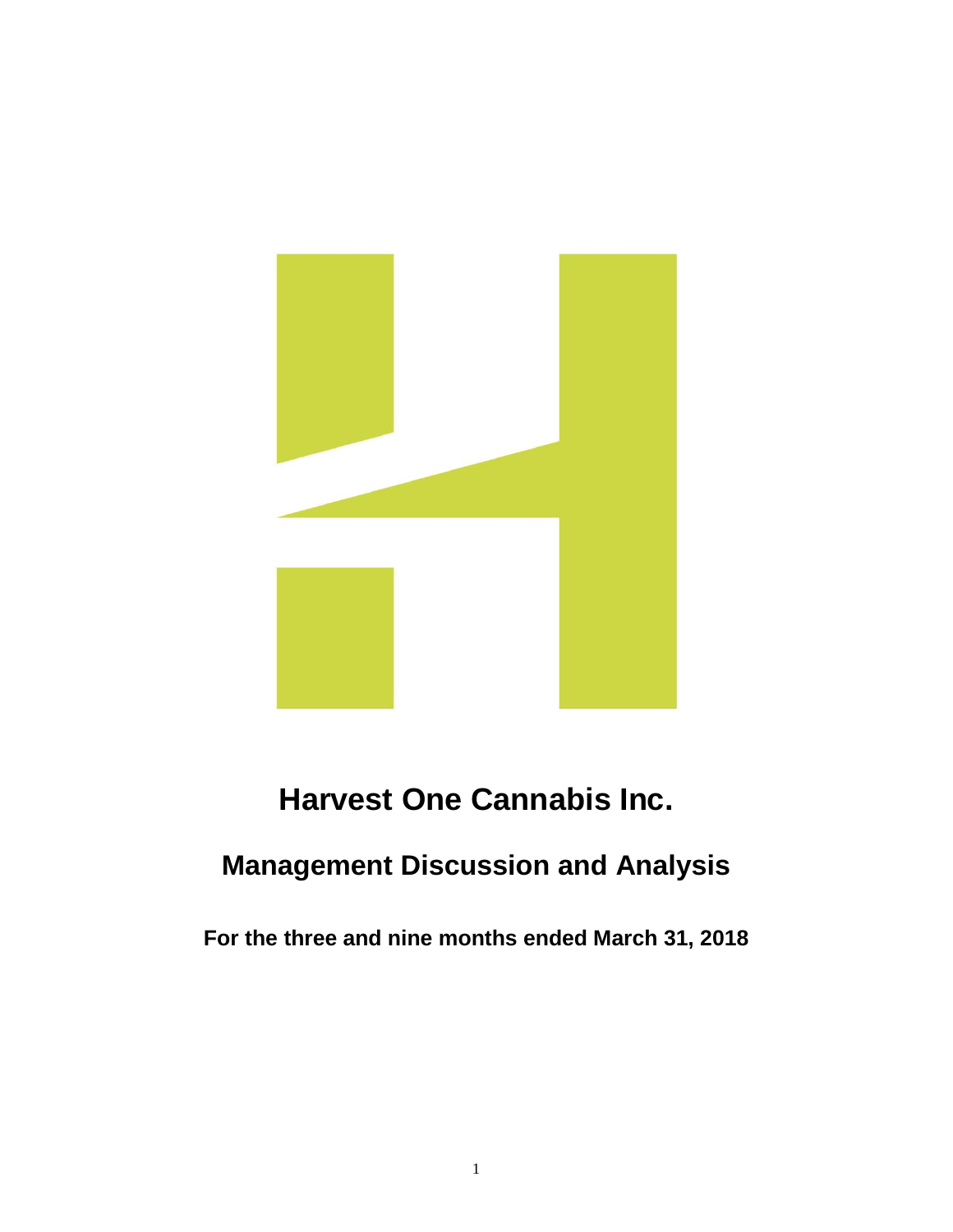# **INTRODUCTION**

This Management's Discussion and Analysis ("MD&A") should be read in conjunction with the unaudited condensed combined consolidated interim financial statements and related notes thereto of Harvest One Cannabis Inc. ("Harvest One" or "us" or "we" or "our" or the "Company") for the three and nine months ended March 31, 2018 and the audited combined consolidated financial statements for the year ended June 30, 2017, which have been prepared in accordance with International Financial Reporting Standards ("IFRS") as issued by the International Accounting Standards Board ("IASB"). All amounts are expressed in Canadian dollars unless otherwise stated. This MD&A has been prepared as of May 30, 2018, and includes certain statements that may be deemed "forward-looking statements". Investors are directed to the section "Risks and Uncertainties" and to page 17 for a statement on forward-looking information included within this MD&A.

## **BUSINESS OVERVIEW**

Harvest One is a global cannabis company focused on delivering high quality, innovative cannabis products and technology to regulated markets around the world. Shareholders have significant exposure to the entire cannabis value chain through three wholly owned operating subsidiaries: Horticultural arm and Canadian Licensed Producer United Greeneries Ltd. ("United Greeneries"), medical and pharmaceutical arm Satipharm AG ("Satipharm") in Switzerland and Dream Water Global ("Dream Water"), the Group's consumer goods division. The Company is based in British Columbia, Canada and the common shares are listed on the TSX Venture Exchange ("TSX-V") under the symbol "HVT".

United Greeneries is licensed to produce and sell medical cannabis under the *Access to Cannabis for Medical Purposes Regulations* ("ACMPR"). United Greeneries received its license (the "License") to cultivate cannabis on June 28, 2016, and on October 13, 2017 received an amendment to its license to allow for the sale of medical cannabis products to the public. United Greeneries' primary operations are based in Duncan, British Columbia (the "Duncan Facility").

Satipharm is an international medical cannabis brand with focus on oral delivery technologies currently servicing the European and Australian markets. Satipharm received an initial import license to Canada and is in the application process for its second import license. Satipharm holds the exclusive global marketing and distribution rights to a Gelpell® Microgel technology for all cannabis related products.

Dream Water manufactures and sells a 2.5oz, 0-calorie, liquid sleep shot. Along with its sleep powder, Dream Water helps promote relaxation and support restful sleep.

The Company, directly or through its subsidiaries, does not, and does not intend to, sell cannabis or cannabis related products to companies or customers in the United States.

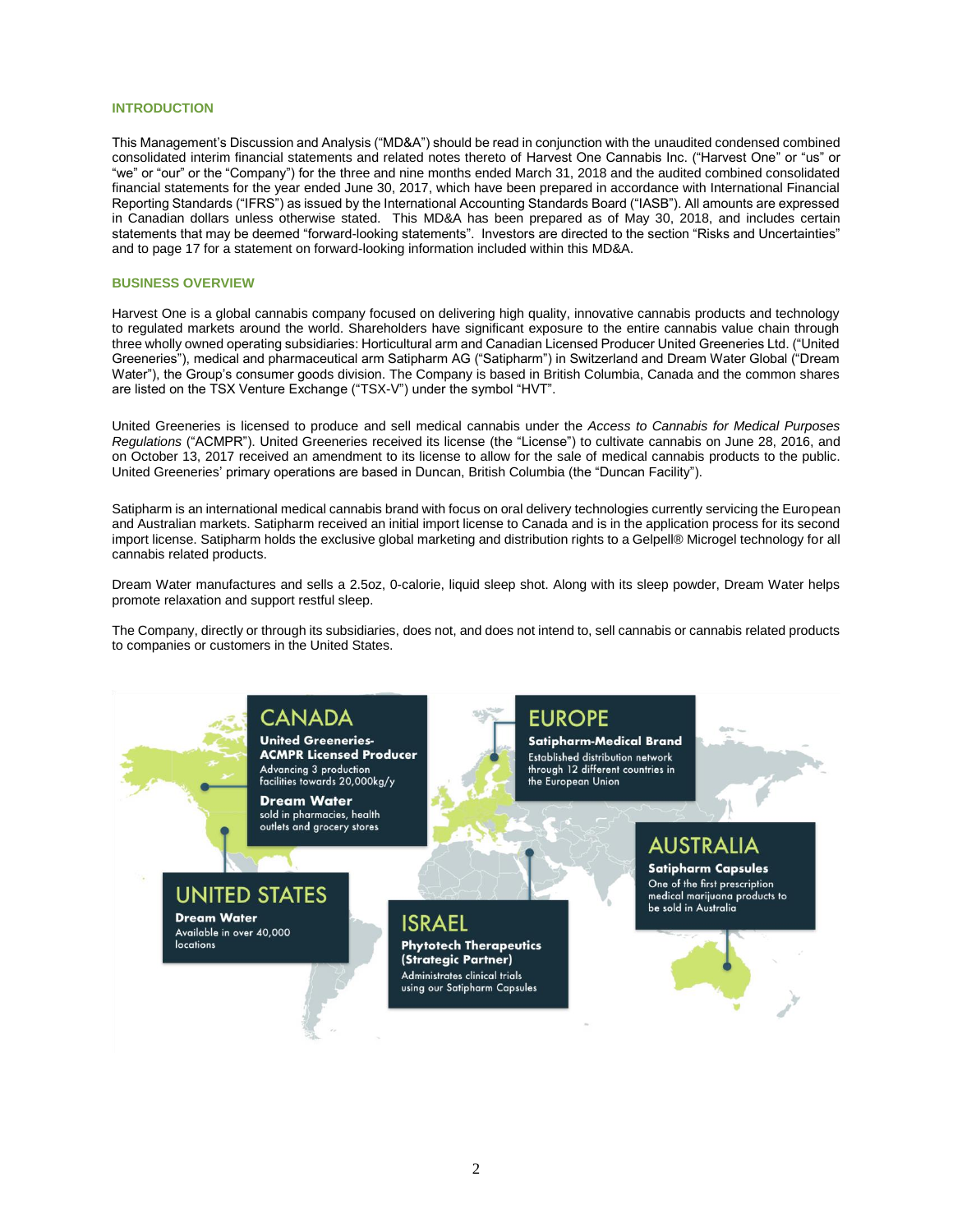# **HIGHLIGHTS**

- The Company has acquired all of the outstanding shares of Dream Water Products Canada Inc. ("Dream Water Canada") and Sarpes Beverages, LLC (dba Dream Products, LLC) ("Dream Water USA") (*See Description of Business and Recent Developments – Acquisition of Dream Water*);
- The Company converted its remaining outstanding convertible debentures into 14,689,726 common shares (*See Liquidity and Capital Resources*);
- The Company completed a bought deal financing in January 2018, raising aggregate gross proceeds of \$40,250,000 (*See Liquidity and Capital Resources*);
- The Company received gross proceeds of \$17,543,305 on exercise of 17,519,972 warrants at an average price of \$1.00 per warrant (*See Liquidity and Capital Resources*);
- United Greeneries launched its retail platform and initial sales of its two brands: Royal High and Captain's Choice (*See Description of Business and Recent Developments – United Greeneries; Duncan Facility*);
- Satipharm announced favourable results from Phase 2 Clinical Trials of its CBD Capsules in treating intractable epilepsy in children (*See Description of Business and Recent Developments – Satipharm; Satipharm's Medical Testing*);
- Satipharm received an initial import license for the importation of its Gelpell-CBD™ capsules into Canada (*See Description of Business and Recent Developments – Satipharm; Marketing and Distribution*).

## **DESCRIPTION OF BUSINESS AND RECENT DEVELOPMENTS**

# **Harvest One**

# *Acquisition of Dream Water*

The Company entered into definitive agreements to complete the acquisition of all the outstanding shares of Dream Water Canada and Dream Water USA in exchange for a combination of US \$12,500,000 in cash and \$18,500,000 in common shares at a deemed price of \$1.00 per common share, representing total consideration of approximately \$34,500,000 (the "Transaction"). As part of this Transaction, the combination of Dream Water Canada and Dream Water USA will become Dream Water Global ("Dream Water), and Harvest One will own the worldwide rights and all intellectual property to and for Dream Water. The Transaction closed on May 29, 2018.

Dream Water is a 2.5oz, 0-calorie, liquid sleep shot. Along with its sleep powder, Dream Water helps promote relaxation and support restful sleep. Dream Water is sold online and in over 30,000 North American retail outlets, while currently generating approximately \$6,000,000 per annum in revenue from its current product lines. Harvest One sees significant potential to grow the Dream Water brand and proposition.

#### *Financings*

The Company completed two bought deal financings, a convertible debenture issue in December 2017 and an equity issue in January 2018, to raise aggregate gross proceeds of \$60,375,000 (*See Liquidity and Capital Resources*). The Company used approximately \$16,500,000 to acquire Dream Water. The Company's plan is to use the remaining net proceeds for the expansion of the Duncan facility, the build out of the Aldergove site and Lucky Lake indoor growing facilities, the further development of its Satipharm Gelpell® operations, and for the development of the outdoor growing property upon legalization.

MMJ Phytotech Limited ("MMJ"), which owns 53,333,333 of Harvest One common shares and was the majority shareholder of the Company, as a result of the financings, the conversion of the convertible debentures, the acquisition of Dream Water and the exercise of warrants, has had its position diluted to approximately 31% of Harvest One as of the date of this MD&A.

#### *Changes in Management and Directors*

On January 16, 2018, the Company announced the appointment of Nick Maltchev, as interim Chief Operation Officer of Harvest One, replacing Mr. Graham Whitmarsh.

On May 28, 2018, the Company appointed Jonathan Hartshorn as the new CEO of Satipharm. Jonathan holds a degree in Pharmacology and Physiology and is a Fellow of the Institute of Chartered Accountants. He has over 15 years experience in the Life Sciences arena, including Discovery, Development, Clinical Trials and OTC/ Grocery retail experience, as well as transaction experience including M&A and financings. He has held key leadership positions in Pfizer Consumer Healthcare Ireland, McNeil Healthcare and Venn Life Sciences Plc.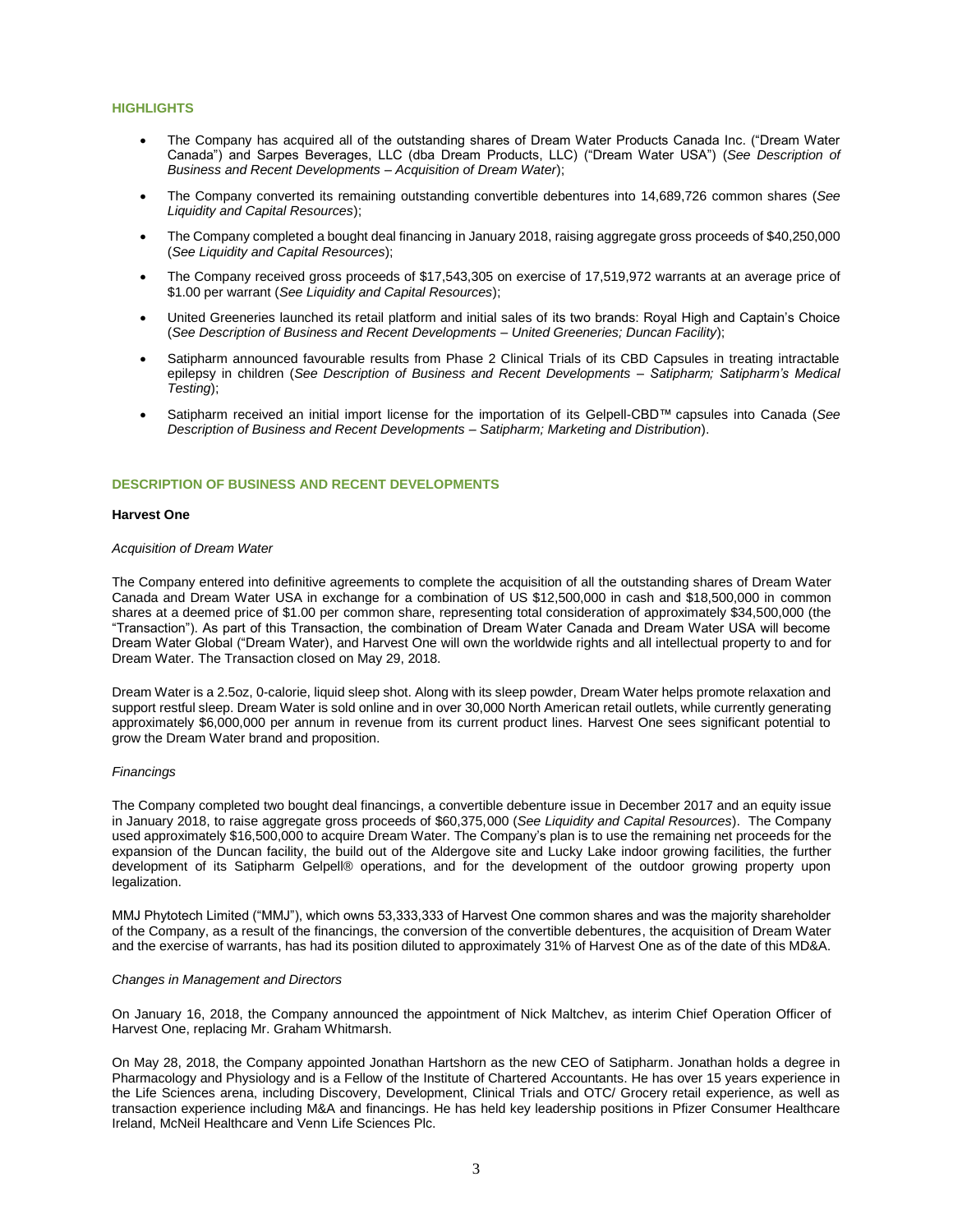On May 29, 2018, the Company announced that Will Stewart resigned from the Board of Directors due to a conflict of interest which arose when Mr. Stewart became an employee of a competitor.

# **United Greeneries**

United Greeneries is licensed to produce and sell medical cannabis under the provisions of the ACMPR at its Duncan Facility located in Duncan, British Columbia. United Greeneries has several other projects under various stages of development. The Lucky Lake Facility is currently advancing through licensing with Health Canada. United Greeneries previously entered into a Letter of Intent (LOI) for a third party lease for a facility in Chemainus, BC. Concurrently with the due diligence on the Chemainus site, United Greeneries was assessing an alternative site in Aldergrove, BC. After extensive due diligence on both sites, the Aldergrove site was determined to be a superior site due to its location, easy access to transportation routes, ample available power and water and expanded capacity potential. United Greeneries announced it had entered into a definitive five year lease agreement, with three 5 year extensions, for the Aldergrove site in May 2018.

The Company is focused on producing and selling medical cannabis and its derivatives through its medical retail platform and intends to serve the upcoming recreational market. The Company is in active discussions with several provincial cannabis distribution operators and is focused on securing long term product supply agreements that would place its products in the 4 western Canadian provinces and Ontario.

## *Duncan Facility*

The Duncan Facility is situated on a 1.2 acre property that was previously the cold storage building for a large commercial greenhouse growing operation located directly adjacent to a 40 acre land package located on Vancouver Island, British Columbia. The Duncan Facility has approximately 10,000 square feet of cultivation area and high compliance items such as a Level 8 Narcotics Vault and an in-house biochemical and analytical laboratory. In December 2017, United Greeneries completed the construction and licensing of three separate mezzanine rooms with a total square footage of 2,423 sq ft. These rooms will be used to house the mother plants and clones to preserve genetics and generate starting material for cultivation. The completion of these rooms allows for the three existing rooms to be used purely for cultivation adding an extra 33% cultivation space, ensuring the Duncan facility now operates at maximum capacity of approximately 1,000 kg of cannabis per annum.

Health Canada approved United Greeneries as an authorized Licensed Producer at the Duncan Facility in June 2016 and during October 2017, issued the amendment for United Greeneries to sell dried cannabis to registered patients under the ACMPR.

United Greeneries is currently in the permitting process with Cowichan Valley Regional District ("CVRD") to construct a 15,000 square foot expansion at the Duncan Facility. The new building will accommodate a sophisticated propagation system, designed to rapidly produce large quantities of rooted cuttings and pre-grown starter plants for all of United Greeneries' facilities. Site prep work underway with the clearing of the land and it is anticipated that United Greeneries will receive its construction permits prior to the end of the fiscal 2018 year and will commence construction shortly thereafter. As the expansion of the Duncan Facility constitutes an amendment to United Greeneries' existing ACMPR license, United Greeneries expects licensing of the new building addition by Health Canada upon completion of the proposed infrastructure in the 2019 fiscal year.

The Duncan Facility will also be home to a processing, extraction and distribution center capable of handling the production volume from all of United Greeneries' facilities as well as an advanced R&D laboratory, designed to develop and test new and innovative products in anticipation of regulatory changes.

On February 28, 2018, United Greeneries launched a new online retail platform for medical clients. The United Greeneries sales platform allows registered medical users to log in under their own unique profile to browse and shop our full product offerings. Initially the product offering will include two main brands, labeled as Royal High and Captain's Choice; each brand will offer the consumer multiple different strains for purchase. The platform will offer a customer focused experience while providing the Company with essential customer feedback information to enhance our customer and product offering ahead of the full introduction of the recreational market. The Company is focused on establishing its brand within the ever-expanding cannabis market prior to recreational legalization.

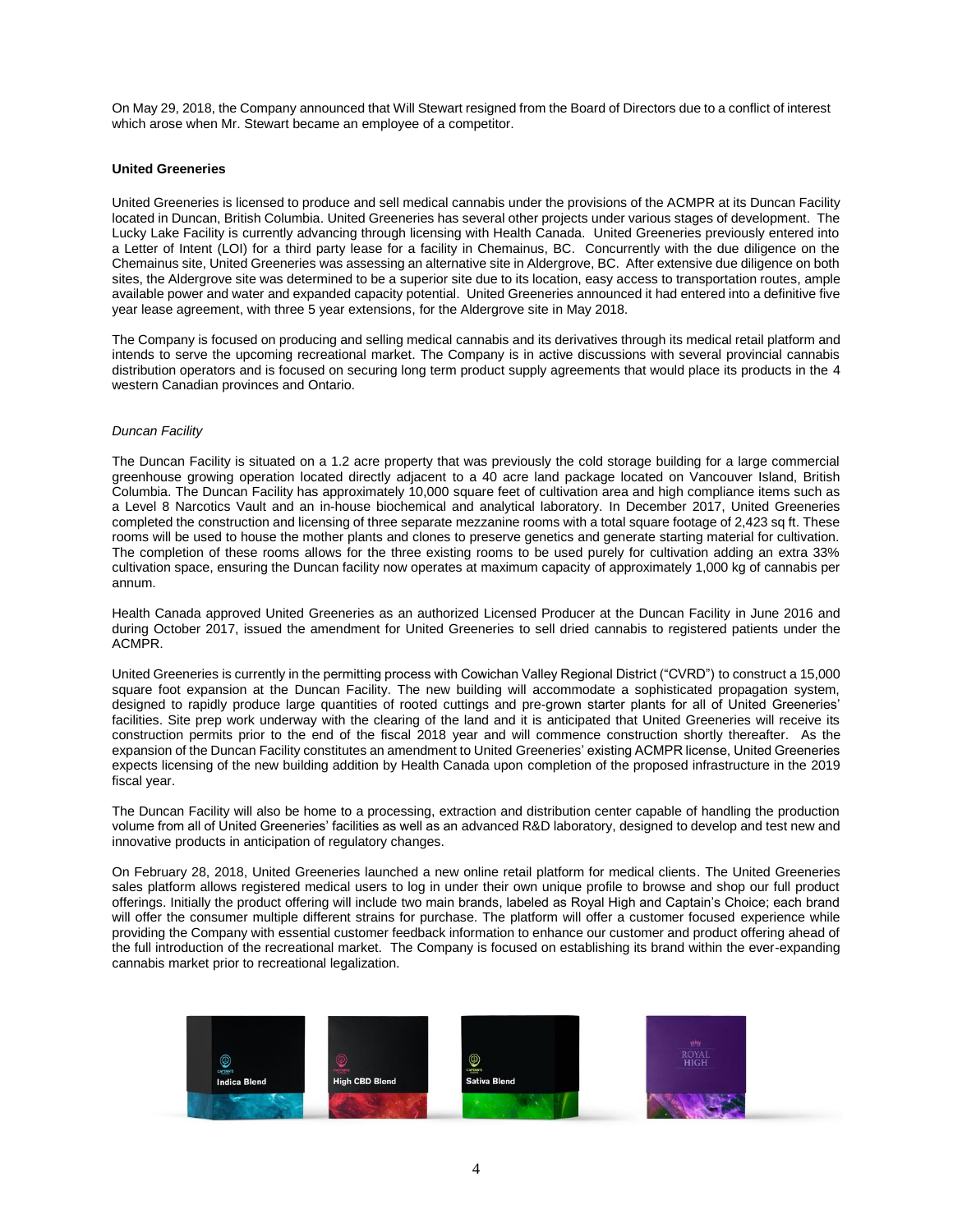## *Lucky Lake Facility*

The Lucky Lake Facility, located in Lucky Lake, Saskatchewan, is a 62,000 square foot concrete agricultural facility located on over 18 acres of land which is wholly-owned by United Greeneries. The Lucky Lake Facility's application to become a Licensed Producer is now advancing through the final stages of approval with Health Canada and expects initial licensing under the ACMPR to occur in the third quarter of the 2018 calendar year.

United Greeneries is actively considering several build out scenarios for the Lucky Lake facility. The Company is examining several new cultivation technologies that if deployed could increase yields and the quality of the product. Lucky Lake is capable of delivering over 80,000 square feet of actual growing space (canopy space) with an estimated total capacity of 12,000 kg of dried cannabis flowers per annum. United Greeneries continues to prepare the site for a staged modular build out and expects to bring this new capacity into production by the end of the 2019 fiscal year, subject to regulatory approval.

## *Second British Columbia Site- Aldergrove BC*

The Company has entered into a lease agreement for a lower mainland site, located in Aldergrove BC. The Company believes this location will expand its production capacity over the previously announced expansion plans in Chemanius, BC.

The Aldergrove site will allow the Company to forgo significant building repairs and focus on a rapid build out of the cultivation infrastructure. Furthermore, at 59,000 square feet, the Aldergrove site is 32,000 square feet larger than the previously announced Chemanius site allowing for greater yields and profitability.

In addition to the greater yield capacity, the Aldergrove site is strategically located near all major transportation hubs and the provincial distribution Centre for Cannabis in British Columbia. The site allows for a greater expansion potential with over 20 acres of land that can be used for an expansion of R&D, distribution capability and growth of rare cannabis strains.

## *Chemainus Facility*

On November 20, 2017, the Company announced that United Greeneries entered into an LOI with a third party to lease the Chemainus Facility. The Chemainus Facility was previously an industrial lumber kiln drying plant and, due to its existing useable building envelope was well suited for a retrofit into an indoor cannabis cultivation facility. The initial facility design was for a total annual capacity of approximately 8,000 kg. The Company, however during the due diligence process, discovered several non-disclosed issues with the Chemanius property. These included but were not limited to issues pertaining to septic capacity and limited potential power that could be secured through a BC Hydro long-term power agreement. The company is fully committed to it's 20,000 kg target by the end of 2018 and was conducting a parallel due diligence examination of a second site in BC in tandem with the Chemanius due diligence process.

The LOI sets out that, subject to United Greeneries completing due diligence to its reasonable satisfaction, the parties to the LOI will work to settle a definitive lease agreement setting out the terms of the proposed transaction within 120 days (the "Definitive Agreement"). The Company after a full examination of the site's potential decided against entering into a definitive agreement to lease the Chemanius site.

#### *Acquisition of Outdoor Growing Property*

On December 18, 2017, United Greeneries entered into a binding purchase agreement for 398 acres of agricultural land (the "Property") in British Columbia. With the announcement of consultations in November 2017 by the federal government of Canada, on potential regulations that may permit outdoor growing for the recreational cannabis market in Canada, the Company is advancing a comprehensive cannabis outdoor growing strategy.

Subject to the passage of applicable legislation or regulations permitting outdoor growing and regulatory approvals, the Company expects that the initial growing area on the Property will consist of approximately 140 acres of row-style, individual plant settings with irrigation and feeding lines.

The acquisition of the Property completed in February 2018. The purchase price for the Property was \$964,000.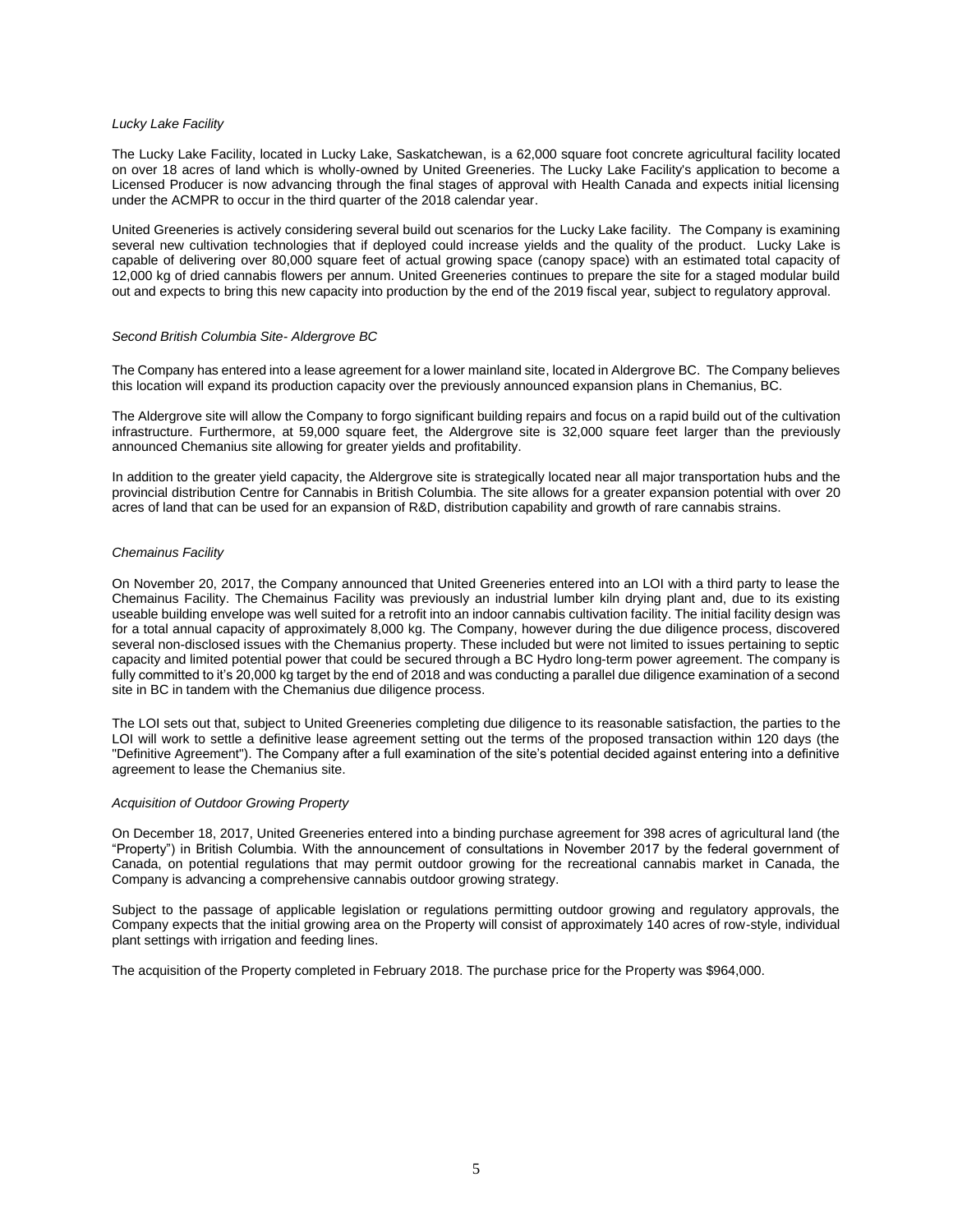

United Greeneries' plans through the 2018 and 2019 calendar years is to continue to ramp up its cultivation operations to achieve maximum production in the Duncan Facility, to advance its aggressive expansion plans at the Aldergrove and Lucky Lake Facilities, and to prepare for the approval of outdoor growing in order to significantly increase production capacity to serve both the medical and anticipated recreational markets in Canada. These factors, along with the acquisition of Dream Water, furthers Harvest One's strategic goal to operate as a complete, vertically-integrated global group with cannabis cultivation through United Greeneries, plus the manufacturing, marketing and distribution of both medical and pharmaceutical cannabis products by Satipharm, and the new consumer goods marketing, manufacturing and distribution with Dream Water.

# **Satipharm**

Satipharm specializes in the development and manufacturing of cannabis-based medical products and is Harvest One's medical and health brand. Satipharm is an international medical cannabis brand with focus on oral delivery technologies for strategic entry in emerging medical cannabis markets and the existing medical cannabis market in Canada and Australia.

Satipharm's goal is to develop cutting-edge technology and pharmaceutical-grade cannabis products for the medical and health-based cannabis markets. Satipharm holds the exclusive global marketing and distribution rights to the Gelpell® Microgel technology for all cannabis related products.

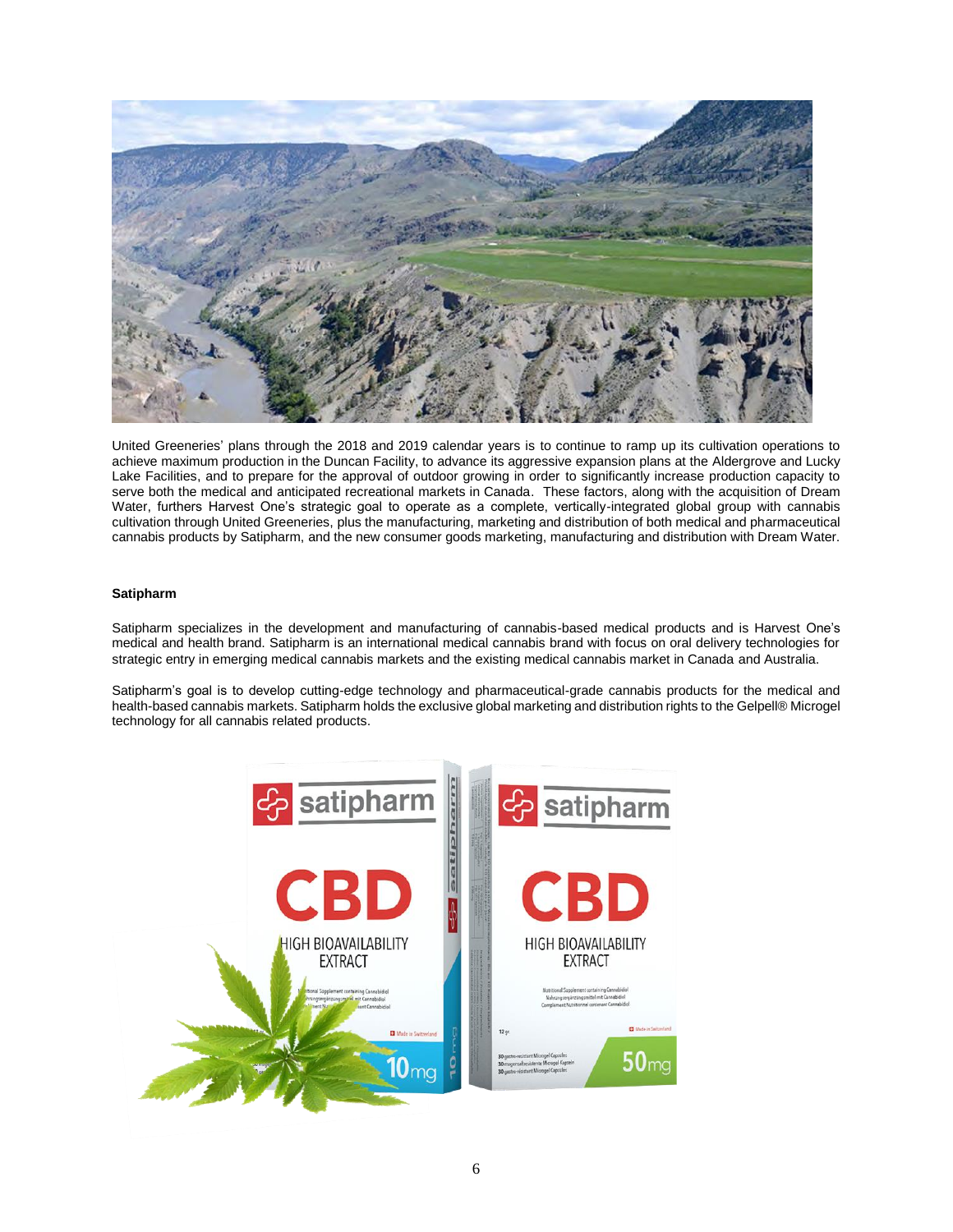### *Gelpell® Microgel Process*

The Gelpell® Microgel process produces gelatin beads which are approximately 2 mm in length and contain a payload of concentrated cannabinoids. The cannabinoids are bound and protected by a three-dimensional natural gelatin matrix. When ingested, the gelatin beads create a micro-emulsion which substantially enhances the oral bioavailability of the cannabinoids and helps ensure accurate and consistent doses. These beads are encapsulated and packaged under Good Manufacturing Practices ("GMP") protocols into 10 mg, 50 mg and 100 mg presentations.

Satipharm's first product is a CBD only product, sold as CBD Gelpell® Microgel Capsules ("CBD Capsules"). Satipharm's CBD Capsules utilize cannabis extract acquired from a pharmaceutical compound manufacturer based in St. Gallen, Switzerland that is a GMP-certified company that specializes in the production, breeding, cultivation, harvesting and processing of cannabis plants for food and medicine.

The capsules are contract manufactured by GelPell AG ("GelPell"), located in Gähwil, Switzerland. GelPell is a contract manufacturer of food supplements and is licensed by SwissMedic and GMP (Good Manufacturing Process) approved, the applicable Swiss regulatory authority, to perform pharmaceutical packaging.

In August 2017 the patent cooperation treaty application submitted by Satipharm in February 2017 was published. Once and if granted, the patent will be owned equally by Satipharm and GelPell, and will cover Satipharm's CBD Capsule.

#### *Development of Products*

Through an agreement between the two companies, Satipharm has licensed from GelPell the exclusive worldwide right, subject to minimum purchase requirements, for the delivery of CBD, THC and/or other cannabis and hemp derived ingredients using the Gelpell® formulation and manufacturing know-how that is owned by GelPell.

Satipharm and GelPell cooperated to design the Satipharm's CBD Capsules in a formulation that seeks to best suit delivery of cannabinoid molecules for human use. Leveraging the GelPell formulation expertise, Satipharm's CBD Capsules were developed for sale as a food supplement in regulated markets within the European Union.

Satipharm began production of its CBD Capsules in May 2015 and is committed to increasing the sales of its flagship product throughout regulated markets globally.

### *Satipharm's Medical Testing*

Satipharm has sublicensed the pharmaceutical application of Gelpell® Microgel process to PhytoTech Therapeutics Ltd. ("PTL"), MMJ's Israel-based subsidiary responsible for Satipharm's clinical development activities. In March 2016, PTL completed a phase 1 clinical study which highlighted the safety and performance of Satipharm's CBD Capsules in delivering CBD compounds to trial subjects.

The results of this Trial were recently published in an international medical journal. The article "Single-Dose Pharmacokinetics of Oral Cannabidiol Following Administration of PTL101: A New Formulation Based on Gelatin Matrix Pellets Technology" has been published in Clinical Pharmacology in Drug Development ("CPDD"). Established in 2012, CPDD is an international, peerreviewed publication and the official journal of the American College of Clinical Pharmacology, providing a forum for the presentation of first-time-in-man study results. CPDD publishes clinical pharmacology studies in drug development which are primarily (but not exclusively) performed in early development phases in healthy subjects.

PTL has commenced a phase 2 clinical study into the efficacy of Satipharm's CBD Capsules in treating intractable epilepsy in children at a leading Israeli healthcare facility. The initial results received to date indicate that Satipharm's CBD Capsules significantly reduce monthly seizure frequency when added to current medications, with strong evidence of efficacy reported. PTL's near-term focus is on recruiting the final patients required for the Phase 2 trial, with the study expected to be completed by mid-2018. The full results for the entire patient cohort would then be published shortly thereafter.

PTL is also in the final stages of preparing for the commencement of a phase 2 clinical study into the ability of the next generation of Satipharm's CBD Capsules in treating spasticity-related symptoms associated with multiple sclerosis patients.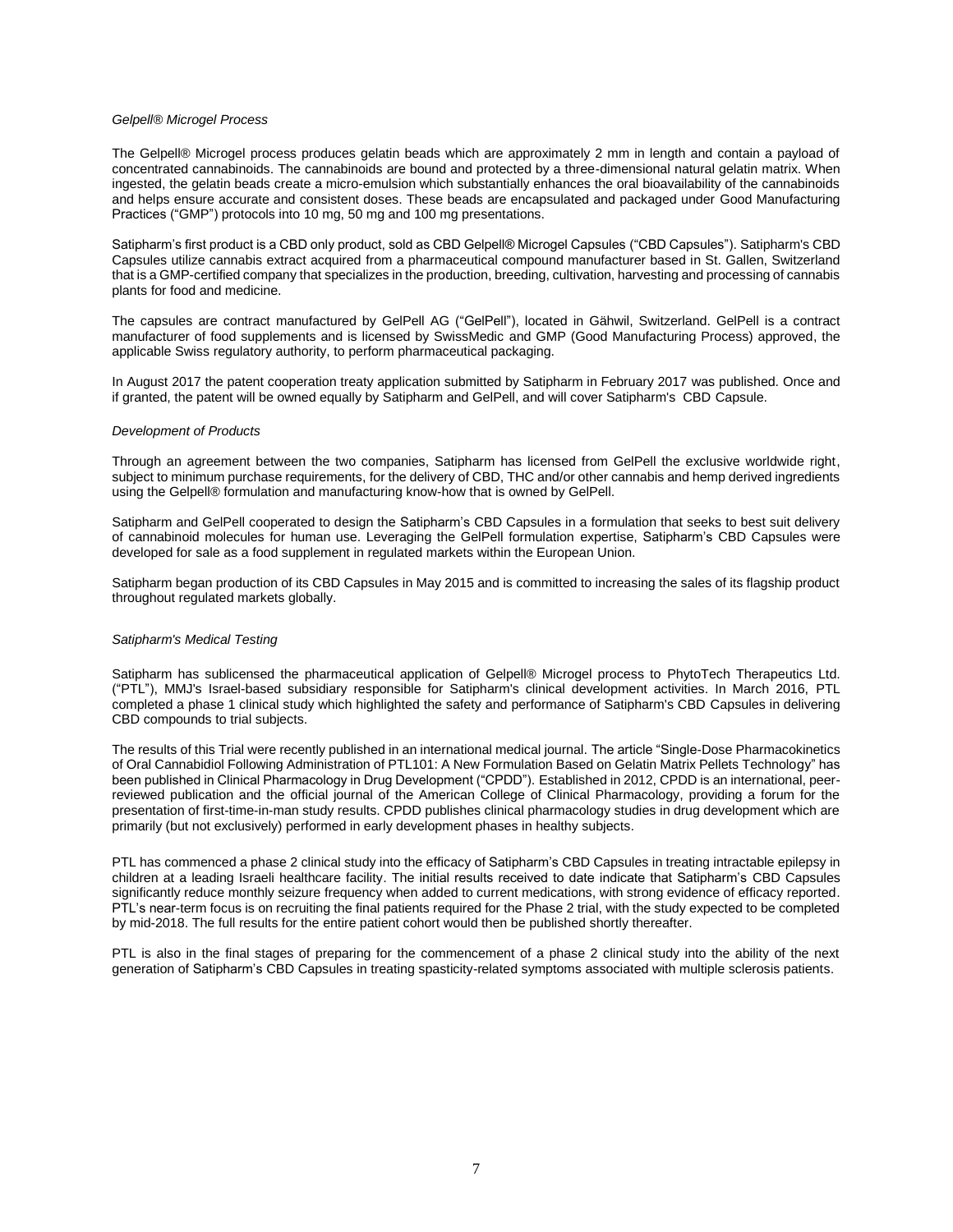#### *Marketing and Distribution*

For the year ending June 30, 2018, Satipharm plans to continue to expand its distribution network and increase sales across the European Union. Satipharm has obtained a "Free Sale Certificate" by local German authorities, which reduces constraints for international exports and removes final regulatory trading impediments with other EU jurisdictions. The Free Sales Certificate officially establishes Satipharm's CBD capsules as a food supplement rather than a "Novel Food", and therefore clarifies certain legal concerns that have previously obstructed Satipharm's capsule marketing in some jurisdictions. The Company understands that Satipharm is the only company in Europe with a GMP grade nutraceutical CBD products. As a result, Satipharm's distribution network expanded in 2017/2018 with a focus on large European consumer markets: Denmark, United Kingdom, Netherlands, Spain and Austria. In these countries, Satipharm's CBD Capsules are now available in several online shops, mail order pharmacies and in conventional brick and mortar pharmacies.

In the second quarter of fiscal 2017, the Swiss Food Safety Organization requested approval from Germany, the UK and Ireland for exportation of Satipharm's CBD Capsule into their respective countries. Swiss law only allows for exportation of food which does not comply with Swiss Food law if the receiving country accepts the importation of the goods. Although Satipharm has the Free Sale Certificate outlining that the product is a food supplement, not a Novel Food, the German and Irish authorities have taken the stance at this time that the product is a Novel Food and therefore disallowed exports of the product to those countries. The UK recognized the product as a food supplement and the Company continues to export its product there. The Company is currently communicating with German and Irish authorities to have the product designated as a food supplement, citing the UK's position on the matter, in order to reestablish exportation to those countries. Further, as the Company's distribution hub for the EU was located in Germany, Satipharm has been unable to distribute its product in the EU in the majority of the second and third quarter resulting in significantly reduced sales. The Company moved its distribution hub to the UK from Germany in May 2018 and recommenced sales to the EU market.

Earlier this calendar year, Satipharm successfully exported its capsules to Australia making the capsules one of the first medicinal cannabis products available to approved prescribers in the country and in November 2017, Satipharm's Australian distribution partner had commenced distribution of Satipharm's Gelpell® CBD capsules to approved patients, establishing the Company as a market leader in Australia. Advancing sales in Australia will continue to be a major priority for management to ensure the Company capitalizes on its first-mover advantage in this market.

United Greeneries has also applied to become a licensed dealer under the Canadian Narcotics Control Act to allow for the importation of the capsules into Canada to be sold as a medical product. In December 2017, an initial import license to Canada for its Gelpell® CBD capsules was received to undergo quality assurance testing by Health Canada and the Company is anticipating a second import license to be issued later in calendar 2018. The Company believes this will be one of the biggest catalysts for revenue growth in the near term.

# **Dream Water**

Dream Water is a liquid sleep shot and sleep powder which helps promote relaxation and restful sleep. It was developed in response to the need for an effective alternative to traditional over-the-counter and prescription sleep-aids. With the increase in the number of Canadian adults who are sleep deprived and while many turn to prescription sleep aids for help, these products often come with significant side effects including short-term memory loss, dependency, and worsened sleep quality when used long term.

Dream Water has been approved by Health Canada and the Food and Drug Administration in the US as a safe, effective and high quality natural health product when used as directed. Dream Water contains melatonin, GABA and 5-HTP, three key ingredients that help people fall asleep, stay asleep and wake up feeling refreshed.

- MELATONIN helps govern your body's internal clock that regulates your natural cycle of sleeping and waking.
- GABA helps you relax and reduce anxiety by blocking the transmission of impulses from one cell to another in the central nervous system.
- 5-HTP helps promote sleep and relaxation and improve the quality of sleep by stimulating the production of melatonin.

Dream Water is a Health Canada certified all natural sleep remedy that works for approximately 84% of the adult population. It is a safe, fast acting and highly effective solution. Dream Water currently has two distinct product lines: relaxation and beauty. Each of the lines is carefully designed to offer a different experience for the consumer based on their lifestyle.

Harvest One's acquisition of Dream Water positions the Company as first movers both in the global cannabis and sleep markets, two robust industries that are expanding rapidly.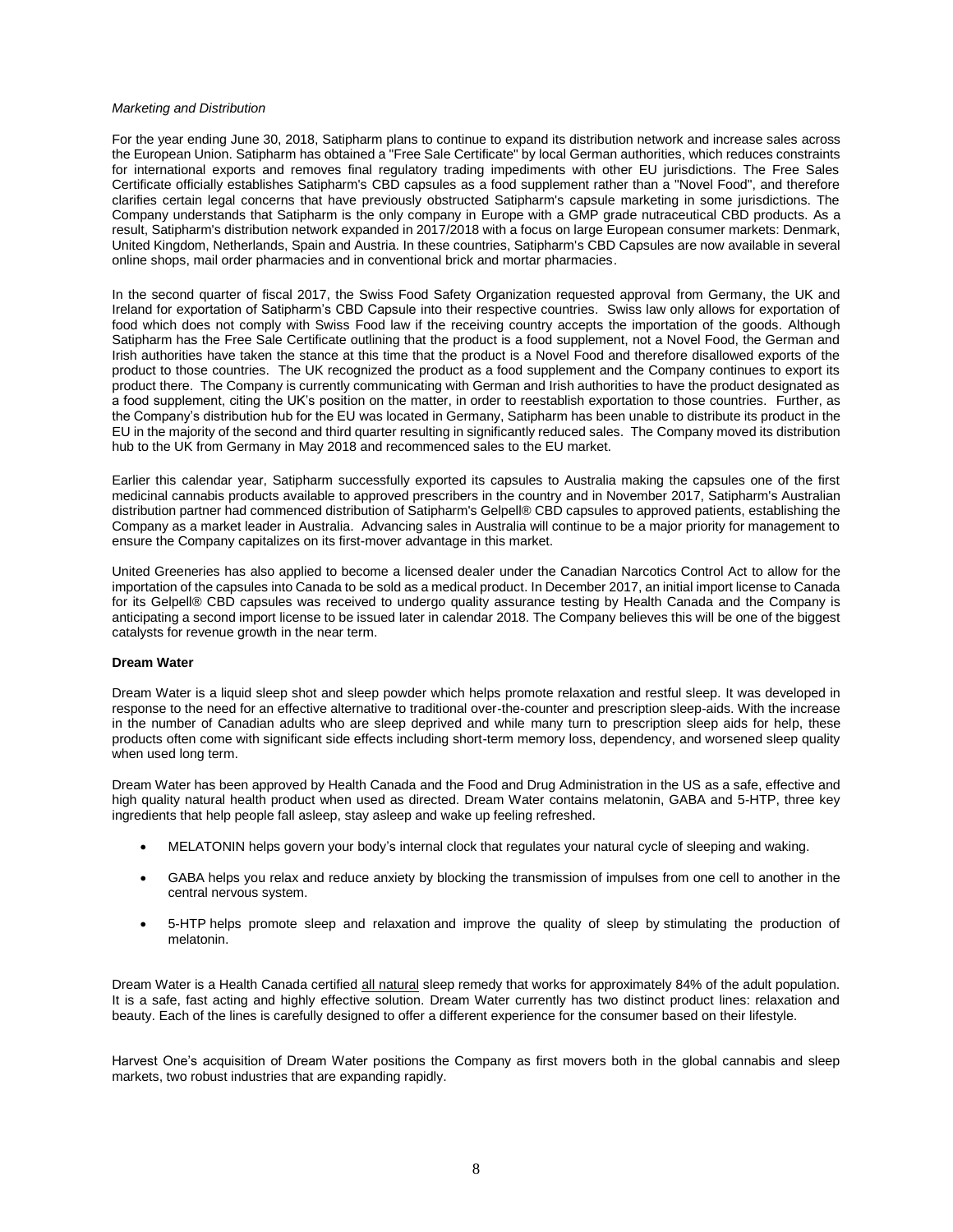

## *Current Operations and Distribution*

Dream Water is growing rapidly with over 30 million units sold in Canada and the United States in over 30,000 outlets. Dream Water is currently sold through industry leading grocery, drug, convenience and mass retailers, in major North American airports, e-commerce platforms and a growing monthly online subscription service.

#### *Expansion Plans*

Dream Water and Harvest One are currently scaling up a new international licensing and distribution division. This division's goal will be to add numerous countries throughout Europe within the next 5 years. By utilizing Satipharm's existing distribution network and leveraging supply agreements currently in place, this process will be expedited.

Dream Water has established a full cannabis-based product development program to include CBD in oral spray, liquid suspension and soluble powder-based product lines for the anticipated Canadian recreational market, subject to applicable regulatory approvals.

The brand's current product lines allow for immediate international expansion with non-cannabis related products in order to gain brand and distribution footholds in other countries where legalization will take time to develop.

# **INDUSTRY OVERVIEW**

#### **Medical Marijuana Regulatory Framework in Canada**

In 2001, Canada became the second country in the world to recognize the medicinal benefits of cannabis and to implement a government-run program for medical cannabis access. Health Canada replaced the prior regulatory framework and issued the Marihuana for Medical Purposes Regulations ("MMPR") in June 2013 to replace government supply and home-grown medical cannabis with highly secure and regulated commercial operations capable of producing consistent, quality medicine. The MMPR regulations issued in June 2013 covered the production and sale of dried cannabis flowers only. A court injunction in early 2013 preserved the production and access methods of the prior legislation for those granted access prior to the injunction.

On July 8, 2015, Health Canada issued certain exemptions under the Controlled Drugs and Substances Act (Canada) ("CDSA"), which includes a Section 56 Class Exemption for Licensed Producers under the MMPR to conduct activities with cannabis, which permits Licensed Producers to apply for a supplemental license to produce and sell cannabis oil and fresh cannabis buds and leaves, in addition to dried cannabis (this does not permit Licensed Producers to sell plant material that can be used to propagate cannabis).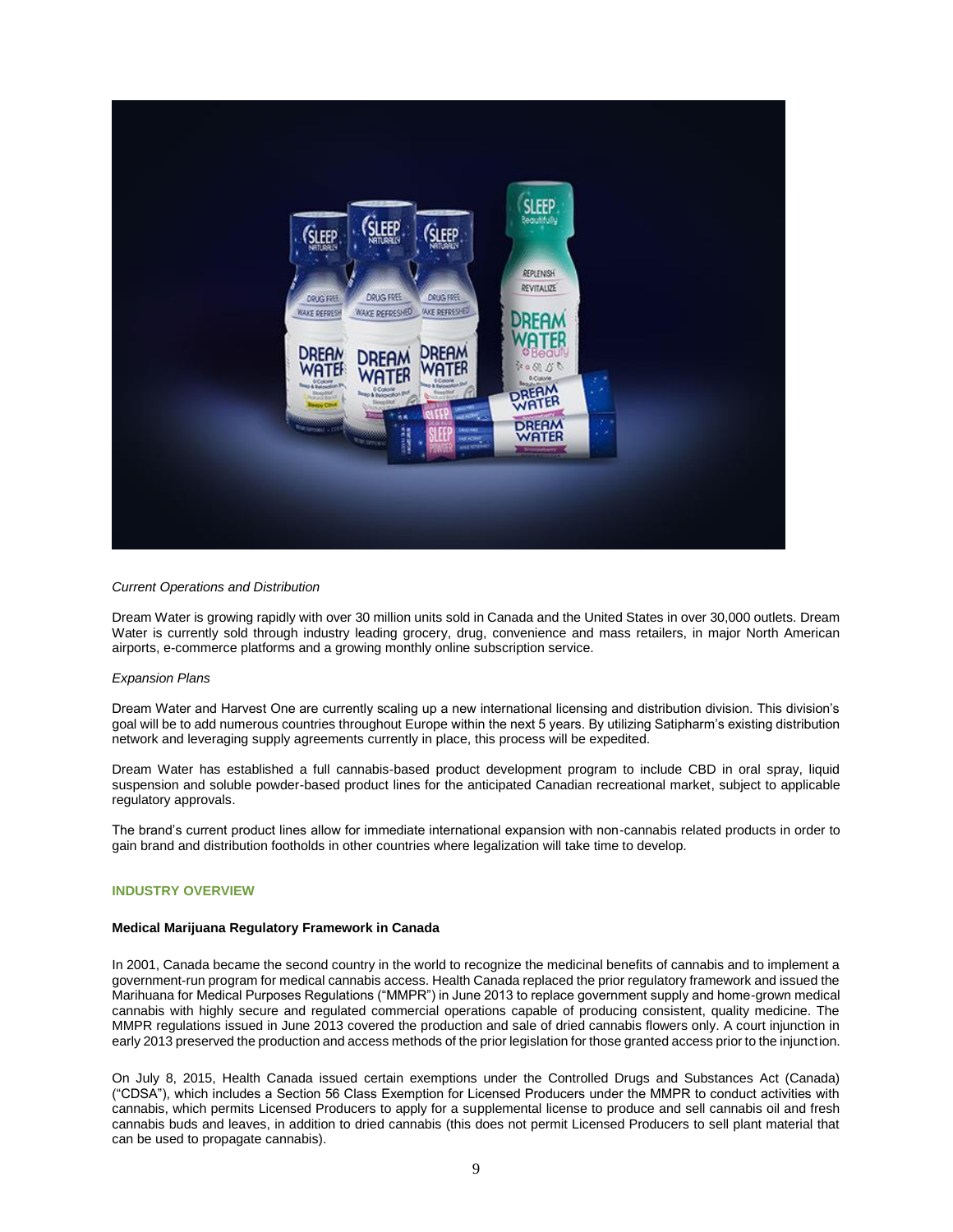On August 24, 2016, the Government of Canada introduced new regulations governing the use of cannabis for medical purposes. These new regulations, known as the ACMPR, were introduced in response to the February 24, 2016 decision rendered by the Federal Court of Canada in the Allard et al v the Federal Government of Canada case (the "Allard case"). The plaintiffs in the Allard case argued that the MMPR violates their Charter of Rights and the court, in a lengthy and detailed judgment, agreed with the plaintiffs. The court gave the Government of Canada until August 24, 2016 to determine how existing regulations should be amended to ensure that patients have the access to medical cannabis that they need.

The ACMPR, remained largely consistent with the former MMPR, but restores the ability of patients to grow their own cannabis at home, including the ability to designate a third-party grower through regulations akin to the former Marihuana Medical Access Regulations ("MMAR"). Under the ACMPR, patients who choose to grow at home, subject to a maximum number of plants, will be required to register their production sites and provide copies of their medical authorization to Health Canada in order to allow for monitoring and auditing of their activities.

Under ACMPR, patients are required to obtain medical approval from their healthcare practitioner and provide a medical document to the licensed producer from which they wish to purchase cannabis. Since the requirements under the new regulations are both simpler and involve fewer obstacles to access than the previous regulatory regime, it is anticipated that the growth in the number of approved patients will accelerate. Moreover, the new system allows for competition among licensed producers on a host of factors including product quality, customer service, price, variety and brand awareness, allowing for well-positioned and capitalized producers to leverage their position in the marketplace.

If recreational cannabis use is legalized it is expected that the ACMPR will be replaced by a new regulatory framework that will cover both the medical and recreational markets.

# **Legalization and Regulation of Non-Medical Use of Cannabis in Canada**

The federal government of Canada is moving forward on its plan to legalize and regulate cannabis for recreational use. Key indications / milestones of progress on legalization include the following:

- In its December 2015 Speech From the Throne, the Liberal Government of Canada reaffirmed its intent to "legalize, regulate, and restrict access to marihuana".
- On April 20, 2016, the Canadian federal government announced its intention to introduce, by the spring of 2017, legislation to legalize the recreational use of marihuana in Canada.
- On June 30, 2016, Health Canada announced the creation of a Task Force on marihuana legalization and regulation. The Task Force consists of high-level experts in the fields of law enforcement, medicine, policy creation and health care administration. The Task Force's objectives are to consult with governments, industry, the public and all other relevant stakeholders in order to provide advice on the design of a new legislative and regulatory framework to the ministers.
- On August 24, 2016, the MMPR was repealed and the ACMPR came into force. Health Canada stated in the August 2016 publication titled Understanding the New Access to Cannabis for Medical Purposes Regulations that the ACMPR is designed to provide an immediate solution required to address the Federal Court of Canada's judgement. Moving forward, Health Canada will evaluate how a system of medical access to cannabis should function alongside the Government's commitment to legalize, strictly regulate and restrict access to marijuana.  $\frac{1}{256}$
- On November 30, 2016, the Task Force published its final report titled: A Framework for the Legalization and Regulation of Cannabis in Canada. In the final report, the Task Force recommended that the federal government of Canada regulate the production of cannabis and its derivatives (e.g. edibles and concentrates) at the federal level, drawing on the good production practices of the current cannabis for medical purposes system. Also, the Task Force recommended that the wholesale distribution of cannabis be regulated by provinces and territories and that retail sales be regulated by the provinces and territories in close collaboration with municipalities. Further, the Task Force recommended allowing personal cultivation of cannabis for non-medical purposes with the following conditions: (i) a limit of four plants per residence; (ii) a maximum height limit of 100 cm on the plants; (iii) a prohibition on dangerous manufacturing processes; (iv) reasonable security measures to prevent theft and youth access; and (v) oversight and approval by local authorities.
- On April 13, 2017, the Canadian government introduced Bill C-45. The purpose of Bill C-45 is to provide legal access to cannabis and to control and regulate its production, distribution and sale. The passage of Bill C-45 would allow adults to legally possess and use cannabis for recreational purposes. Currently, it is illegal to buy, sell, produce, import or export cannabis unless it is authorized under the CDSA and its regulations, such as the ACMPR. The current program for access to cannabis for medical purposes would continue following the passage of Bill C-45. Cannabis will remain illegal as Bill C-45 moves through the legislative process. There can be no assurance that Bill C-45 will be passed into law, or passed into law substantially in the form in which it was introduced.
- On March 22, 2018, Bill C-45 passed second reading in the Senate, giving the bill approval in principle. The bill now proceeds to the Standing Senate Committee for closer scrutiny, witness testimony and proposed amendments before returning to the Senate for a final debate and vote expected by June 7, 2018.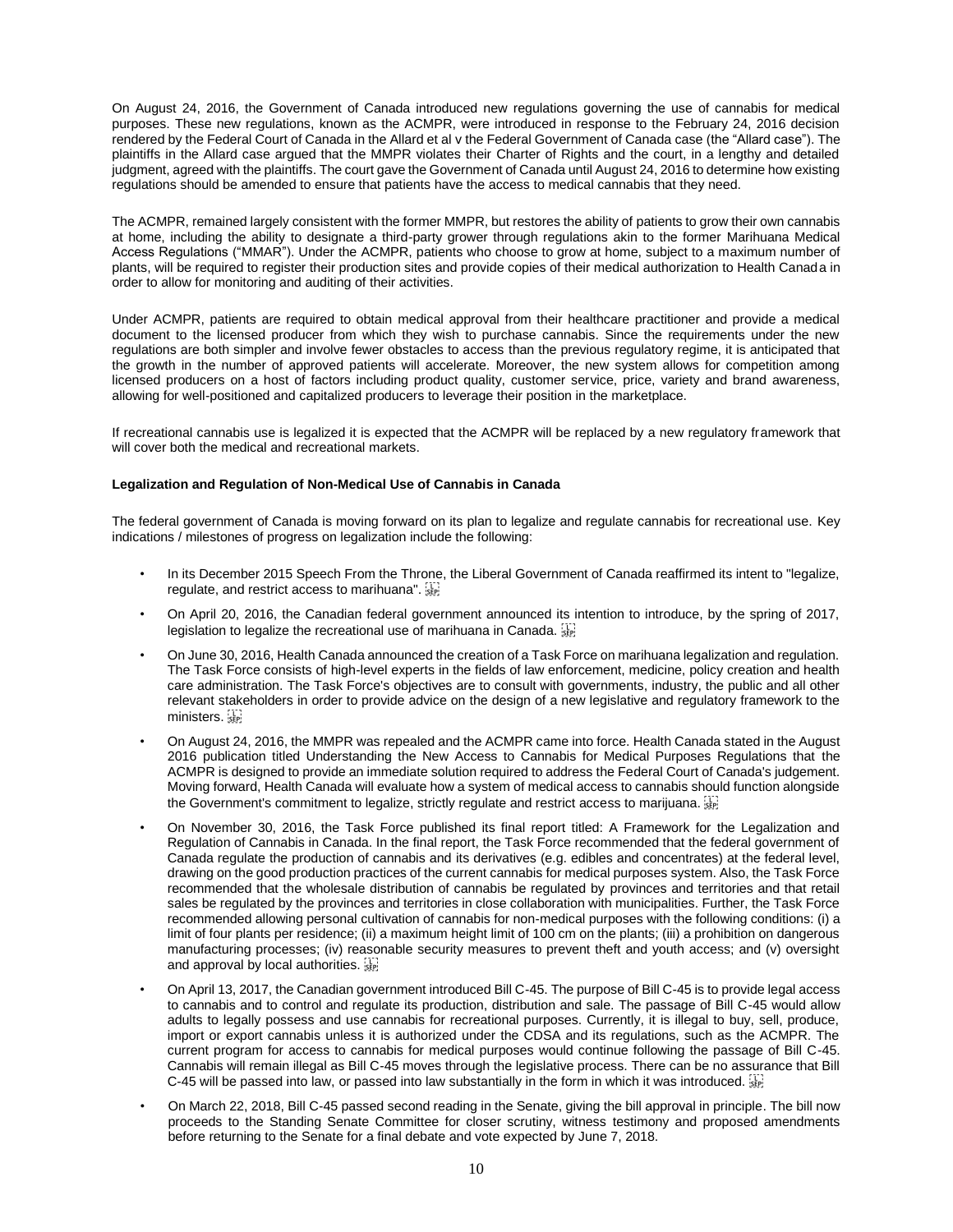• Since the introduction of Bill C-45, provincial governments have started to formalize their own regulations and policy around the significant issues of distribution and sale of recreational cannabis within each province. If Bill C-45 is passed by the Senate, provincial governments will need an additional 8 to 12 weeks from such date to prepare for retail sales. It is anticipated that legal adult use cannabis sales in Canada will commence in August or September 2018.

# **International Legislation related to Harvest One Operations**

#### European Union

Although all member countries of the EU must abide by United Nations 1961 Single Convention on Narcotic Drugs, each country is free to set their own nation rules and policy in relation to medical cannabis. Recently, there have been significant legislative changes in EU countries, including the Netherlands, Italy, Ireland and Germany.

In particular, on January 19, 2017, the German Bundestag voted to legalize cannabis for medical consumption, which came into effect in March 2017.The new legislation limits the sale and use of medical cannabis to patients suffering from multiple sclerosis, epilepsy, chronic pain, and lack of appetite or nausea related to cancer treatments. Through its national health insurance system, Germany will also become the first country in the world to cover the cost of medical cannabis for any therapeutic application approved by a physician. With a population of approximately 80 million people, Germany is expected to become the largest market for medical cannabis in the EU.

## Australia

Legislation came into effect on October 30, 2016 to allow legal cultivation, production and manufacturing of medicinal cannabis products in Australia. This scheme is administered by the Commonwealth Department of Health through the Therapeutic Goods Administration (the "TGA") and the Office of Drug Control. This legislation is designed to work together with the therapeutic goods legislation, and state and territory legislation, to make medicinal cannabis products available to certain patients. The term 'medicinal cannabis products' covers a range of cannabis preparations intended for therapeutic use, including pharmaceutical cannabis preparations, such as oils, tinctures and other extracts. Medicinal cannabis products are regulated as medicines in Australia. Generally, medicines imported into, supplied in, and exported from Australia must be entered in the Australian Register of Therapeutic Goods (ARTG), which is administered by the TGA. However, there are other mechanisms for access to medicines that are not registered on the ARTG ("unapproved therapeutic goods"). Medicinal cannabis products supplied in Australia will use these alternative supply pathways while evidence to support registration is gathered through clinical trials. The Therapeutic Goods Act 1989 establishes the regulatory framework for all medicines in Australia. This legislation provides a number of mechanisms to enable access to unapproved therapeutic goods. These mechanisms maintain the same standards for medicinal cannabis products that apply to any other experimental or emerging medicine.

# CBD

CBD is one of the non-psychotropic cannabinoids in cannabis industrial hemp. In 2016, 30,000 hectares of cannabis were cultivated in the European Union. There has been growing interest in CBD in recent years. CBD not only has a plethora of beneficial health effects, but it also has no relevant side-effects, even when it is administered at high doses. CBD is increasingly used as a food supplement and in food supplement compositions, and as an ingredient in cosmetics, thereby generating new investments and creating employment in the cultivation and processing of hemp and hemp-derived products. Pharmaceutical products with CBD as an active ingredient have also been developed.

In the EU, CBD is legal and is not considered a medication. CBD is considered a nutritional supplement and thus is freely available on the open market. However, if CBD is used for medical purposes, it can only be obtained by prescription and must be prescribed by a doctor if it meets certain requirements. The EU market is currently Satipharm's main focus, where the market potential for CBD is estimated be around €2 billion, according to a 2016 report by the nova-Institute and HempConsult.

# **The Sleep Industry**

The current global sleep aid market is showing significant growth due to a number of factors: the obesity rates are climbing, the population is aging and therefore more people are developing sleep disorders, everything from sleep apnea, restless leg syndrome, and other sleep disorders. The everyday stress of fast paced, hectic lives, the numerous daily stresses from work, financial, family and elder care, the fluctuating stock market, terrorism attacks, the mass shootings, student debt, and political uncertainty are all resulting in more sleepless nights around the world. Given these factors, there is ample room for future growth of sleep lab and home test devices, CPAP devices, premium mattresses and pillows, OTC and prescription medications, apps and other services, which make up the growing sleep aid market.

The global sleep aids market was valued at \$49 billion in 2016, and is estimated to reach \$80 billion by 2022. In 2013, OTC revenue of sleeping aids in the United States reached around 402 million U.S. dollars. As the major prescription insomnia drugs market has been declining in value due to the expiration of patents and the entry of cheaper generics. These drugs'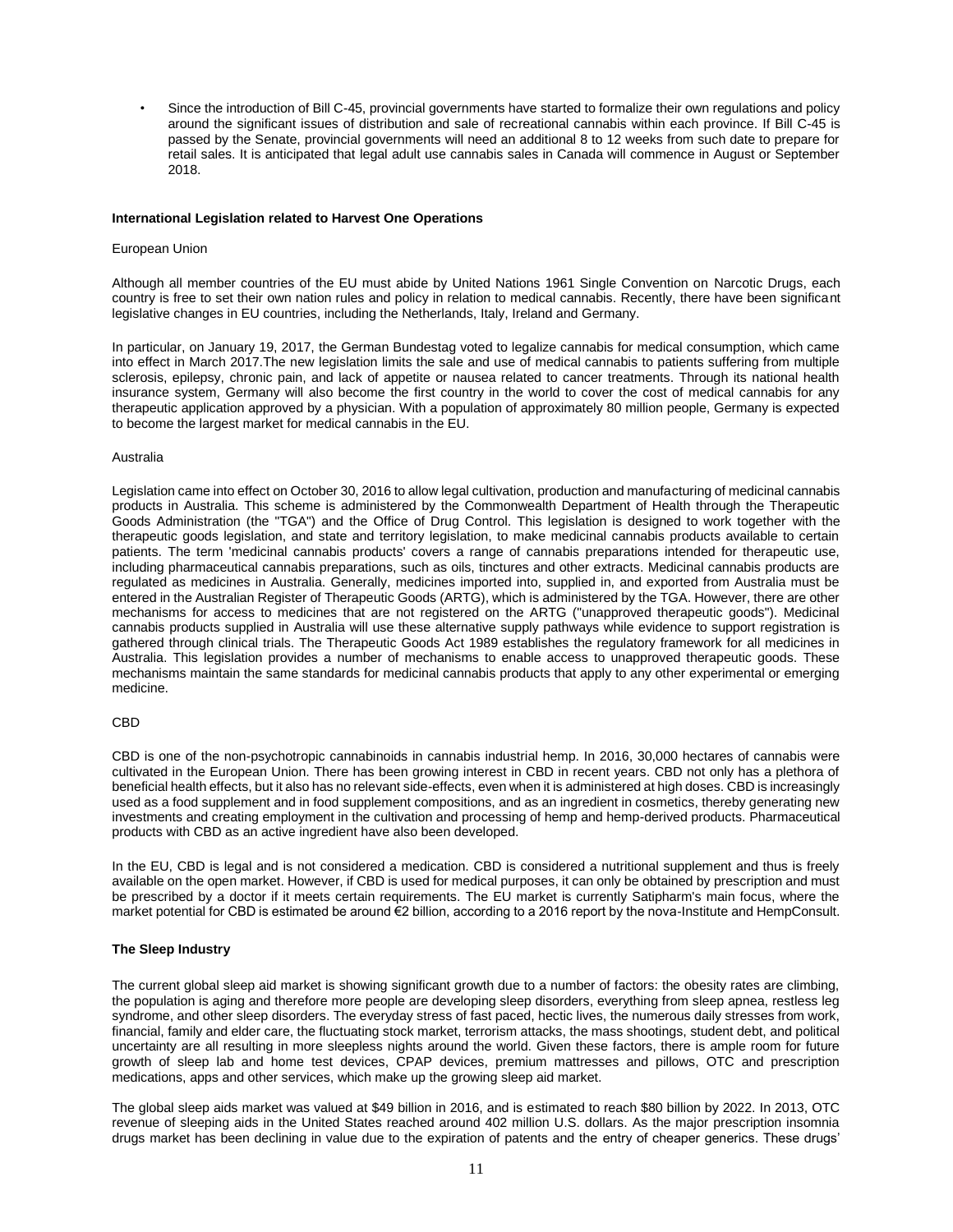U.S. sales total about \$1.4 billion. However, the non-prescription and OTC sleeping pills market, valued at \$576 million, is the fastest growing part of the category.

Today, it's known that more than 17 million adult Canadians suffer from some form of sleep disorder and up to 60% of Canadians are sleep deprived. The fastest growing over-the-counter (OTC) category in Canada is sleep remedies. It has grown at a rate of +10% year over year for the past four years. Sleep disorders have been declared an epidemic in Canada with the lack of sleep having been shown to have a negative effect on health leading to exhaustion, loss in productivity, behavioural changes and even serious illness or accidents. One third of Canadians sleep less than six hours a night, and research has shown that those suffering from sleep deprivation may be three times more likely to develop diabetes, heart disease and gain weight.

Given the widespread need for improved sleep, consumers are turning to a variety of goods and services which is growing the sleep aid category.

# **RESULTS OF OPERATIONS**

# **Net Loss and comprehensive loss**

Net loss for the three and nine months ended March 31, 2018 was \$2,424,609 and \$7,655,137 (2017: \$1,635,997 and \$2,928,388) or \$0.02 and \$0.07 (2017: \$0.03 and \$0.06) per basic and diluted share. Comprehensive loss was \$2,381,891 and \$7,607,499 (2017: \$1,662,101 and \$2,947,005) which is comprised of the net loss and a foreign currency translation gain of \$42,718 and \$47,638 (2017: net loss and a foreign currency translation loss of \$26,104 and \$18,617).

The main fluctuations in the net loss and comprehensive loss between the three and nine months ended March 31, 2018 and 2017 is as follows:

|                                                                                                                       | Three months ended<br>March 31, 2018 |                     |              |                                  | Three months ended |              |                    | Nine months ended   |              | Nine months ended        |              |          |  |
|-----------------------------------------------------------------------------------------------------------------------|--------------------------------------|---------------------|--------------|----------------------------------|--------------------|--------------|--------------------|---------------------|--------------|--------------------------|--------------|----------|--|
|                                                                                                                       |                                      |                     |              | March 31, 2017<br>March 31, 2018 |                    |              | March 31, 2018     |                     |              |                          |              |          |  |
|                                                                                                                       | Processing<br>&                      |                     |              | Processing<br>&                  |                    | Processing & |                    | Processing<br>&     |              |                          |              |          |  |
|                                                                                                                       | Cultivation                          | <b>Distribution</b> | <b>Total</b> | Cultivation                      | Distribution       | Total        | <b>Cultivation</b> | <b>Distribution</b> | <b>Total</b> | Cultivation              | Distribution | Total    |  |
|                                                                                                                       |                                      |                     |              |                                  |                    |              |                    |                     |              |                          |              | \$       |  |
| Revenues<br>Cost of                                                                                                   | 951                                  | 32,052              | 33,003       | ٠                                | 9,634              | 9,634        | 951                | 211,336             | 212,287      | ٠                        | 9,634        | 9,634    |  |
| goods sold                                                                                                            | $\overline{\phantom{a}}$             | (32,086)            | (32,086)     | ٠                                | (3,484)            | (3, 484)     |                    | (192, 727)          | (192, 727)   | ٠                        | (3,484)      | (3, 484) |  |
| Gross profit<br>(loss)<br>before fair<br>value<br>adjustments<br>Gain on<br>changes in<br>fair value of<br>biological | 951                                  | (34)                | 917          | $\overline{\phantom{a}}$         | 6,150              | 6,150        | 951                | 18,609              | 19,560       | ٠                        | 6,150        | 6,150    |  |
| assets                                                                                                                | 1,143,701                            |                     | 1,143,701    |                                  |                    |              | 804,510            |                     | 804,510      |                          |              |          |  |
| Gross profit<br>(loss)                                                                                                | 1,144,652                            | (34)                | 1,144,618    |                                  | 6,150              | 6,150        | 805,461            | 18,609              | 824,070      | $\overline{\phantom{a}}$ | 6,150        | 6,150    |  |
|                                                                                                                       |                                      |                     |              |                                  |                    |              |                    |                     |              |                          |              |          |  |

#### **Revenue and cost of goods sold**

#### Revenue

Revenue for the three and nine months ended March 31, 2018 increased to \$33,003 and \$212,287 compared with \$9,634 for both the three and nine months ended in the same periods in 2017. The majority of the revenue earned in the three months ended was from sales of cannabis-based pharmaceutical in Australia while sales in Europe continued to be significantly impacted by the Company's inability to export to Germany where it's distribution hub for the EU was located (*See Description of Business and Recent Developments – Satipharm; Marketing and Distribution*).

The Company's strategy in relation to cannabis sales is two-fold:

- 1. To create brand awareness of the Company's cannabis products, in the lead up to recreational legalization, through its online retail platform.
- 2. To ensure sufficient supply in order to enter into long-term wholesale contracts for cannabis with Provincial regulatory bodies.

The Company had cannabis sales of \$951 from February 28 to March 31, 2018, averaging approximately \$78 per sale. Cannabis sales are anticipated to continue to grow organically over the next two quarters until the Company obtains contracts with Provincial regulatory bodies and commences wholesale sales.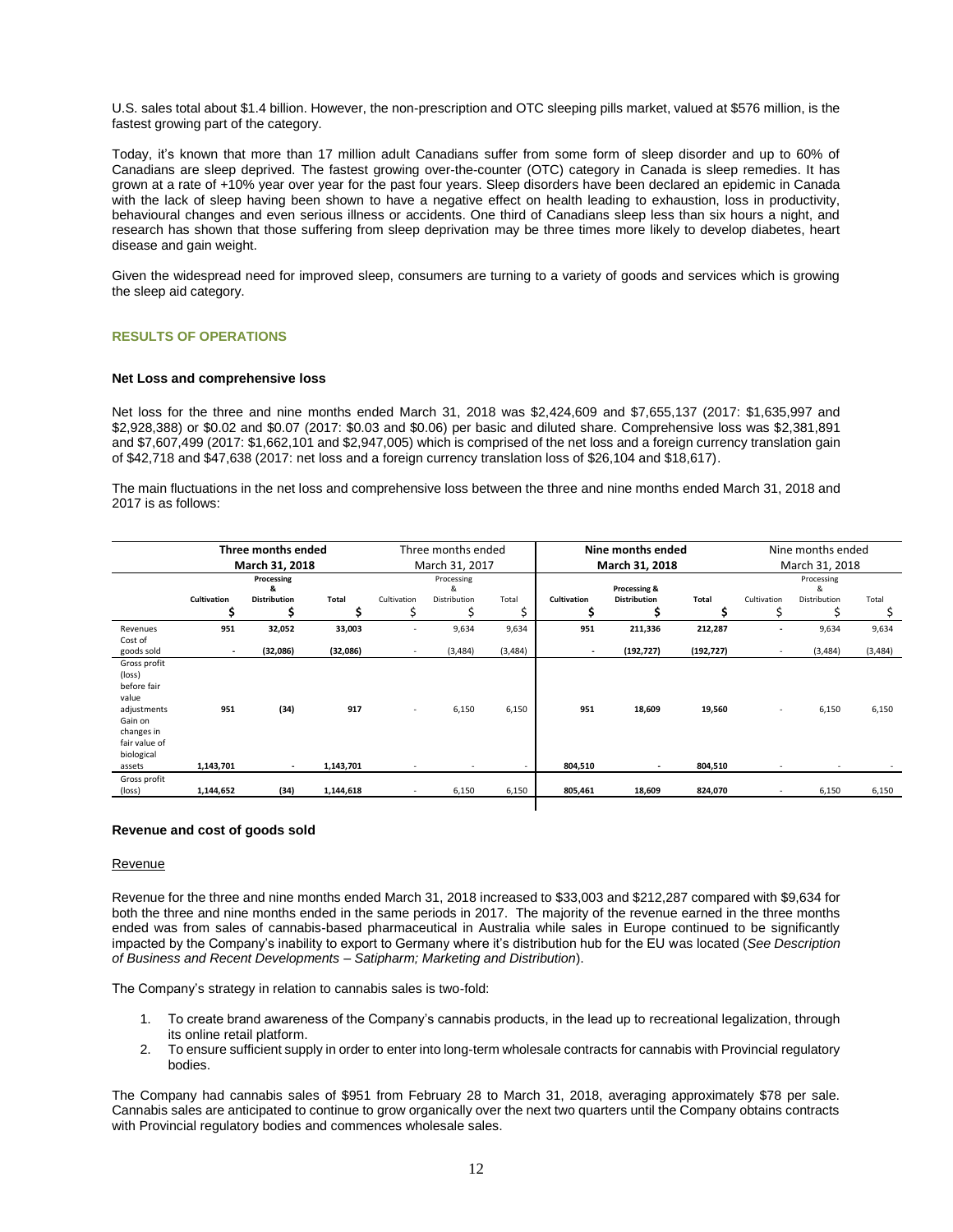# Cost of goods sold

Plants that are in pre-harvest are considered biological assets and are capitalized on the balance sheet at fair market value less costs to sell at their point of harvest. As they continue to grow through the pre-harvest stages, a corresponding non-cash gain is recognized in income through cost of goods sold, reflecting the gain on transformation of the biological assets. At harvest, the biological assets are transferred to inventory at their fair value, which becomes the deemed cost for inventory. Inventory is later expensed to cost of sales when sold and offsets against the gain on changes in fair value of biological assets. In addition, the cost of production is expensed through cost of goods sold and represents overheads and other production costs of growing and selling the plants. Together, the gain on transformation of biological assets, inventory expensed, production costs and inventory impairment comprise the cost of goods sold. Cost of goods sold is expected to vary from quarter to quarter based on the number or pre-harvest plants, the strains being grown, and where the pre-harvest plants are in the grow cycle at the end of the period.

Included in cost of goods sold for the three and nine months ended March 31, 2018 is a \$1,143,701 and \$804,510, respectively, gain on changes in fair value of biological assets.

The Company regularly reviews its cannabis inventory for quality and freshness. During the nine months ended March 31, 2018, 69.3 kg of cannabis inventory did not meet the quality standards for dry bud sale and therefore will be sold as extraction grade cannabis. As a result, the Company impaired \$210,000 of dry cannabis finished goods to reduce the carrying amount to its net recoverable value.

# **Operating expenses**

|                                      | Three months ended<br>March 31 |           |           | Nine months ended<br>March 31 |
|--------------------------------------|--------------------------------|-----------|-----------|-------------------------------|
|                                      | 2018                           | 2017      | 2018      | 2017                          |
|                                      | \$                             | \$        | \$        | \$                            |
| Depreciation and amortization        | 42,736                         | 294,089   | 62,618    | 309,109                       |
| General and administration           | 82,196                         | 155,576   | 437,909   | 295,504                       |
| Insurance                            | 34,904                         | 10,404    | 84,743    | 27,213                        |
| Marketing and investor relations     | 134,813                        | 135,487   | 448,457   | 260,357                       |
| Professional and consulting services | 408,452                        | 192,627   | 890,868   | 197,417                       |
| Rent                                 | 47,468                         | 54,164    | 138,658   | 127,295                       |
| Salaries, bonus and benefits         | 699,807                        | 342,766   | 1,729,751 | 668,981                       |
| Share-based payments                 | 727,996                        | 110,198   | 2,123,666 | 365,873                       |
| Regulatory                           | 35,341                         | 4,973     | 185,997   | 217,360                       |
| Travel                               | 295,590                        | 241,535   | 467,869   | 250,557                       |
|                                      | 2,509,303                      | 1,541,819 | 6,570,536 | 2,719,666                     |

Total operating expenses increased to \$2,509,303 and \$6,570,536 for the three and nine months ended March 31, 2018 compared to \$1,541,819 and \$2,719,666 in the same periods in 2017. The Company continued to ramp up operations during the three and nine months ended March 31, 2018 with the commencement of cultivation operations on December 21, 2016. The main fluctuations in operating expenses are as follows:

# Depreciation and amortization

Depreciation decreased to \$42,736 and \$62,618 in the three and nine months ended March 31, 2018 from \$294,089 and \$309,109 in the previous comparative periods. Amortization of the building, plant and equipment at the Duncan facility is being classified as production costs for the three and nine months ended March 31, 2018 and included in cost of goods sold whereas the comparative 2017 periods were included in operating expenses.

# General and administration

For the three and nine months ended March 31, 2018, the Company incurred \$82,196 and \$437,909 in general and administration costs compared with \$155,576 and \$295,504 for the previous comparative periods. The decrease in the three month ended March 31, 2018 costs is primarily due to security costs being classified as production costs and included as part of cost of goods sold in the current period. The increase in the nine months ended March 31, 2018 is related to the ramp up of operations in anticipation of recreational legalization.

# Insurance

Insurance expense increased in the three and nine months ended March 31, 2018 compared with the same periods in the previous year due to increased coverage as a result of the Company now being listed on the TSX-V and the Company's expanding operations.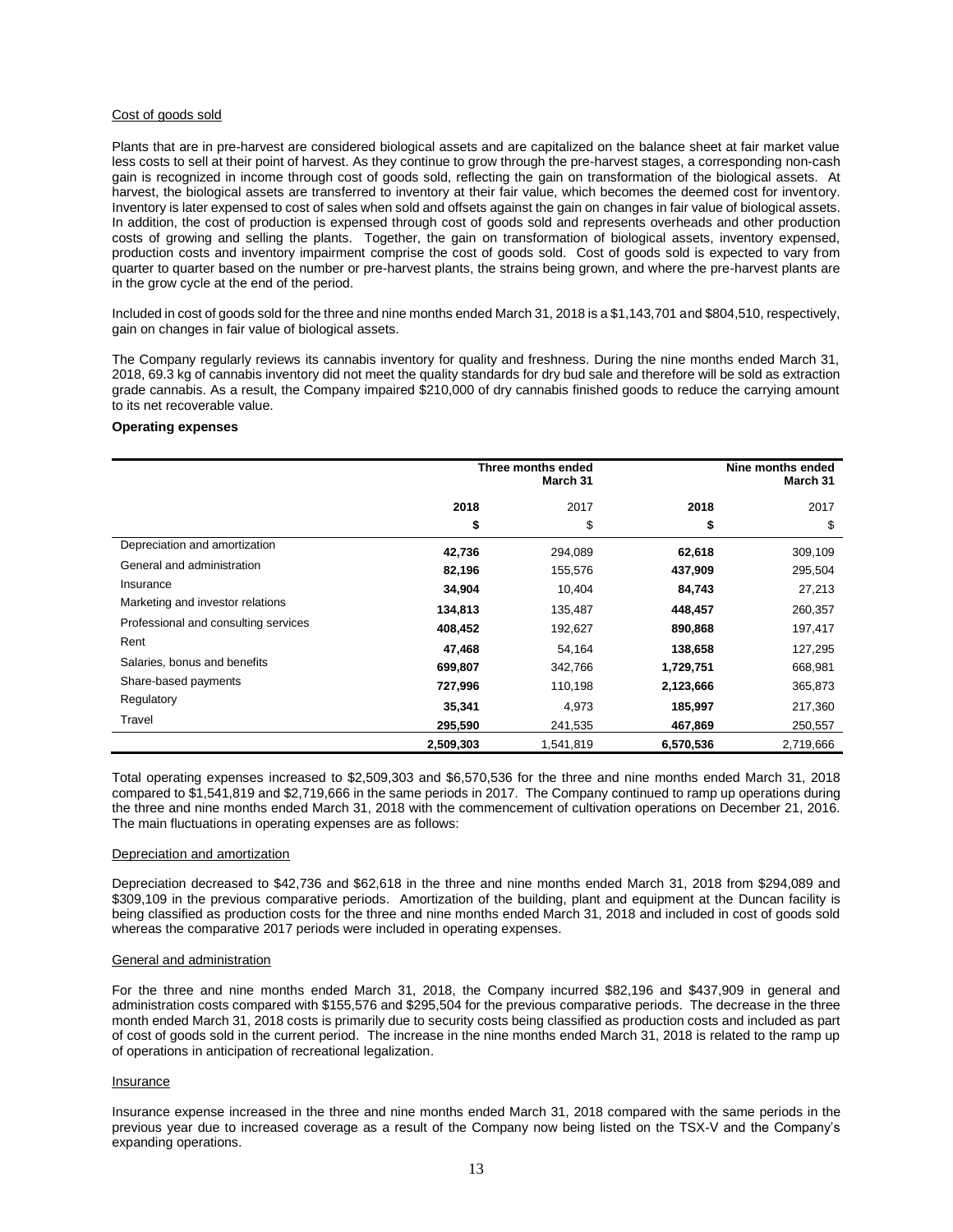#### Marketing and investor relations

For the nine months ended March 31, 2018, marketing and investor relations activities increased to \$448,457 from \$260,357 in the previous comparable period as a result of the Company becoming publicly traded and listed on the TSX-V on April 27, 2017.

#### Professional and consulting services

Professional and consulting services increased to \$408,452 and \$890,868 in the three and nine months ended March 31, 2018 from \$192,627 and \$197,417 in the comparative periods. The increase is due to increased legal fees, recruiting fees and consultants' fees as the Company executes on its expansion plans, including the acquisition of Dreamwater, and gears up for recreational legalization.

## Rent

Rent expense for the three and nine months ended March 31, 2018 relates mainly to the Company establishing a head office in downtown Vancouver while the rent expense in the three and nine months ended March 31, 2017 relates to the operating lease on the Company's Duncan Facility. The Company purchased this facility on May 18, 2017.

#### Salaries, bonus and benefits

Salaries, bonus and benefits increased in the three and nine months ended March 31, 2018 compared with the same periods in 2017 as the Company rounded out its executive team and added additional staff at the Vancouver office and the Duncan Facility as the Company increased its operations and pursued its expansion plans.

#### Share-based payments

For the three and nine months ended March 31, 2018, the Company incurred \$727,996 and \$2,123,666 in share-based compensation expenses compared with \$110,198 and \$365,873 in the previous comparative periods as a result of vesting of stock options issued in the previous year.

## **Regulatory**

Regulatory expenses decreased in the nine months ended March 31, 2018 compared with the same period in 2017 primarily due to quality assurance costs in the production of cannabis being classified as production costs and included in cost of goods sold in the current period.

# **Travel**

Travel expenses increased to \$295,590 and \$467,869 in the three and nine months ended March 31, 2018 compared with \$241,535 and \$250,557 in the same periods in 2017 due to the Company's increased operations, investor relations activities and business development activities.

# **LIQUIDITY AND CAPITAL RESOURCES**

As at March 31, 2018, the Company had cash and cash equivalents of \$79,519,071 and working capital of \$83,719,409 compared with cash and cash equivalents of \$14,246,320 and working capital of \$14,865,072 at June 30, 2017. The increase in cash and cash equivalents from the end of fiscal 2017 was mainly due to the cash received from two financings, one in December 2017 and the other in January 2018 for \$20,125,000 and \$40,250.000, respectively, as well as the exercise of warrants that generated cash of \$18,206,471, offset by the cash used to fund operations and investing activities \$5,872,488 and \$2,826,340, respectively and issuance costs of \$4,757,115 on the two financings.

Cash used in operating activities during the three and nine months ended March 31, 2018 totalled \$1,897,002 and \$5,872,488 compared with \$1,472,620 and \$2,719,490 in the comparative 2017 period.

Cash used in investing activities during the three and nine months ended March 31, 2018 was \$2,193,613 and \$2,826,340, compared with \$98,229 and \$185,675 in the comparative 2017 periods. The cash expenditures in 2018 were primarily related to the outdoor land purchase, leasehold improvements for the mezzanine expansion at the Duncan facility, construction in process for the Company's expansion plans and office equipment for the new office in Vancouver, British Columbia. In addition, the Company loaned \$751,315 to Dream Water Canada.

Cash from financing activities during the three and nine months ended March 31, 2018 was \$54,543,001 and \$73,971,579 compared with \$984,295 and \$2,215,301 in the comparative 2017 periods. The increases were primarily due to net proceeds from the issuance of convertible debenture units issued on December 14, 2017, the proceeds from an equity financing on January 31, 2018 and the exercise of outstanding warrants in the three months ended March 31, 2018.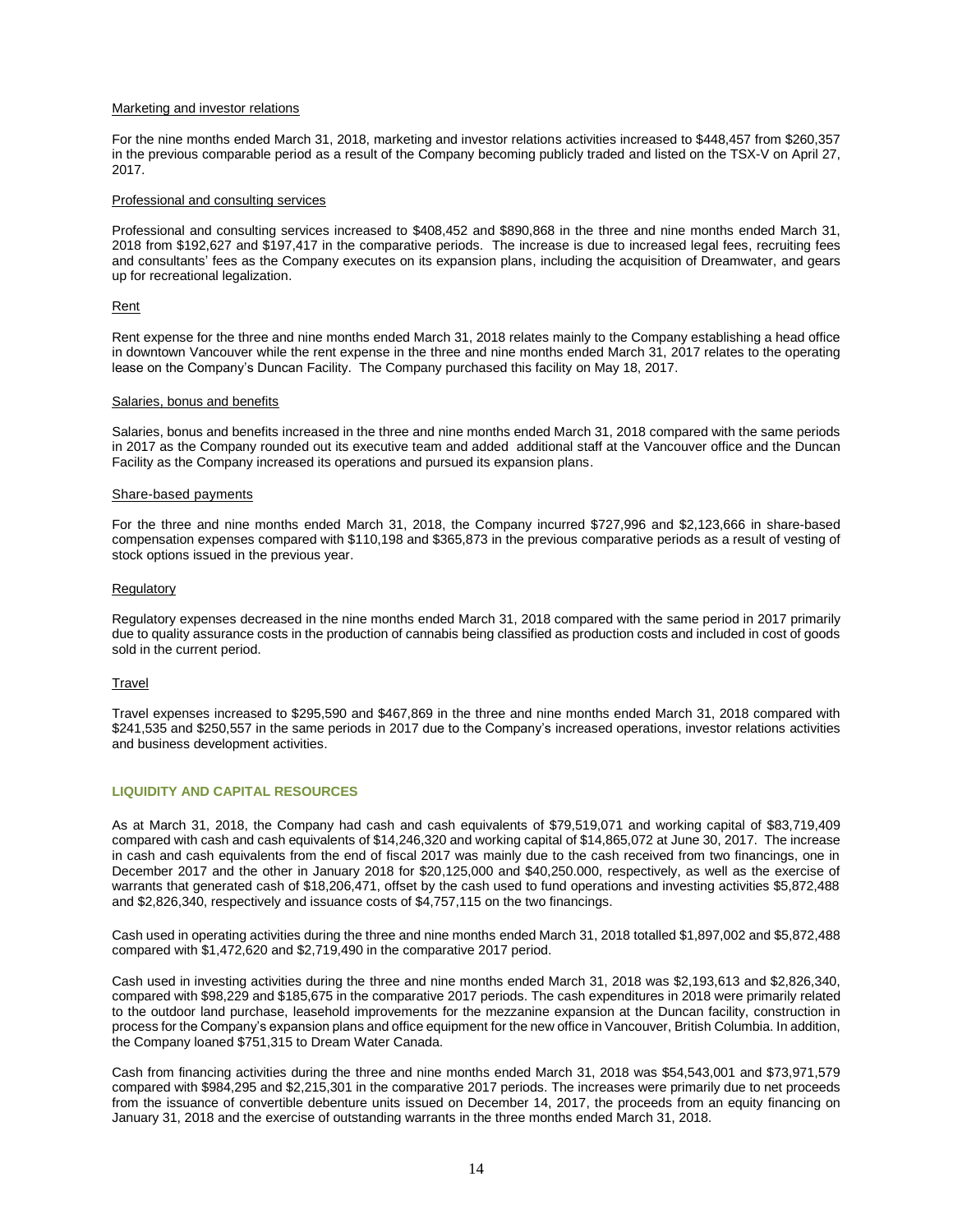The Company completed a "bought deal" offering of unsecured convertible debenture units of the Company (the "Debenture Units") in an aggregate principal amount of \$20,125,000 (the "Debenture Offering"). Each Debenture Unit consisted of \$1,000 principal amount of 8.0% unsecured convertible debentures of the Company (a "Debenture") and 458 common share purchase warrants of the Company (each a "Debenture Warrant"). Each Debenture Warrant entitles the holder to acquire one common share for an exercise price of \$1.09 until December 14, 2020. The Convertible Debentures were convertible into common shares of the Company at a price of \$0.84 per share, subject to forced conversion at the Company's option if the volume weighted average price ("VWAP") of the Company's common shares equals or exceeds \$1.40 per share for 30 consecutive trading days. On February 23, 2018, the Company exercised its option to convert the remaining principal amount of Convertible Debentures outstanding into common shares of the Company at a price of \$0.84 as the VWAP of the Company's common shares exceeded \$1.40 per share for 30 consecutive trading days. The Mandatory Conversion was completed on March 28, 2018.

Further, on January 31, 2018, the Company closed a bought-deal financing for 22,115,385 units of the Company at a price of \$1.82 per unit for aggregate proceeds of \$40,250,000 (the "Units Offering"). Each unit consists of one common share and one common share purchase warrant. Each warrant shall entitle the holder thereof to purchase one common share at an exercise price of \$2.30 per warrant share at any time up to 24 months following the closing of the Units Offering.

Lastly, for the three and nine months ended March 31, 2018, the Company received \$17,543,305 and \$18,206,471 on the exercise of 17,579,972 and 18,183,138 warrants at an average price of \$1.00.

As in many development stage companies, actual future funding requirements may vary from those planned due to a number of factors, including the progress of development activity and foreign exchange fluctuations. The nature of the Company's business is the cultivation and sale of cannabis, the production and sale of CBD capsules and the production and sale of sleep aid consumer packaged goods. However, future inflows of cash are dependent on actions by management achieving profitable operations and raising additional capital. Management believes, should it be necessary, it will be able to raise equity capital as required in the long term, but recognizes the risks attached thereto. Historically the capital requirements of the Company have been met by equity and debt subscriptions. Although the Company has been successful in the past in obtaining financing, there can be no assurance that it will be able to obtain adequate financing in the future or that the terms of such financing may be favourable. If the Company is unable to achieve profitable operations or raise any additional funds it may require, it could have a material adverse effect on its financial condition.

| <b>Quarter ended</b> | Revenue | <b>Gross profit</b> | <b>Net loss</b> | <b>Basic and</b><br>diluted loss per<br>share |
|----------------------|---------|---------------------|-----------------|-----------------------------------------------|
|                      | \$      | \$                  | \$              | \$                                            |
| March 31, 2018       | 33,003  | 1,144,618           | (2,424,609)     | (0.02)                                        |
| December 31, 2017    | 4.740   | 392,587             | (3,342,347)     | (0.04)                                        |
| September 30, 2017   | 174.544 | 379,640             | (1,888,184)     | (0.02)                                        |
| June 30, 2017        | 63,316  | 246,22              | (5,509,837)     | (0.10)                                        |
| March 31, 2017       | 9,634   | 6,150               | (1,635,997)     | (0.03)                                        |
| December 31, 2017    | ٠       |                     | (521, 578)      | (0.01)                                        |
| September 30, 2016   | ٠       |                     | (770, 813)      | (0.02)                                        |
| June 30, 2016        |         |                     | (1,839,913)     | (0.04)                                        |

# **SUMMARY OF QUARTERLY RESULTS**

# **SHARE CAPITAL**

The Company has an unlimited number of common shares authorized and the following securities outstanding:

|                                      | March 31,<br>2017 | As at the date<br>of this MD&A |
|--------------------------------------|-------------------|--------------------------------|
| Common stock                         | 154,952,498       | 173,441,452                    |
| Warrants                             | 3,376,468         | 3,376,468                      |
| Brokers' warrants                    | 800.036           | 800,036                        |
| Secondary warrants                   | 900,018           | 900,018                        |
| Convertible debentures warrants      | 5,901,282         | 5,901,282                      |
| Units offering warrants              | 22,115,385        | 22,115,385                     |
| Brokers' compensation units warrants | 663,461           | 663,461                        |
| Stock options                        | 7,680,000         | 7,680,000                      |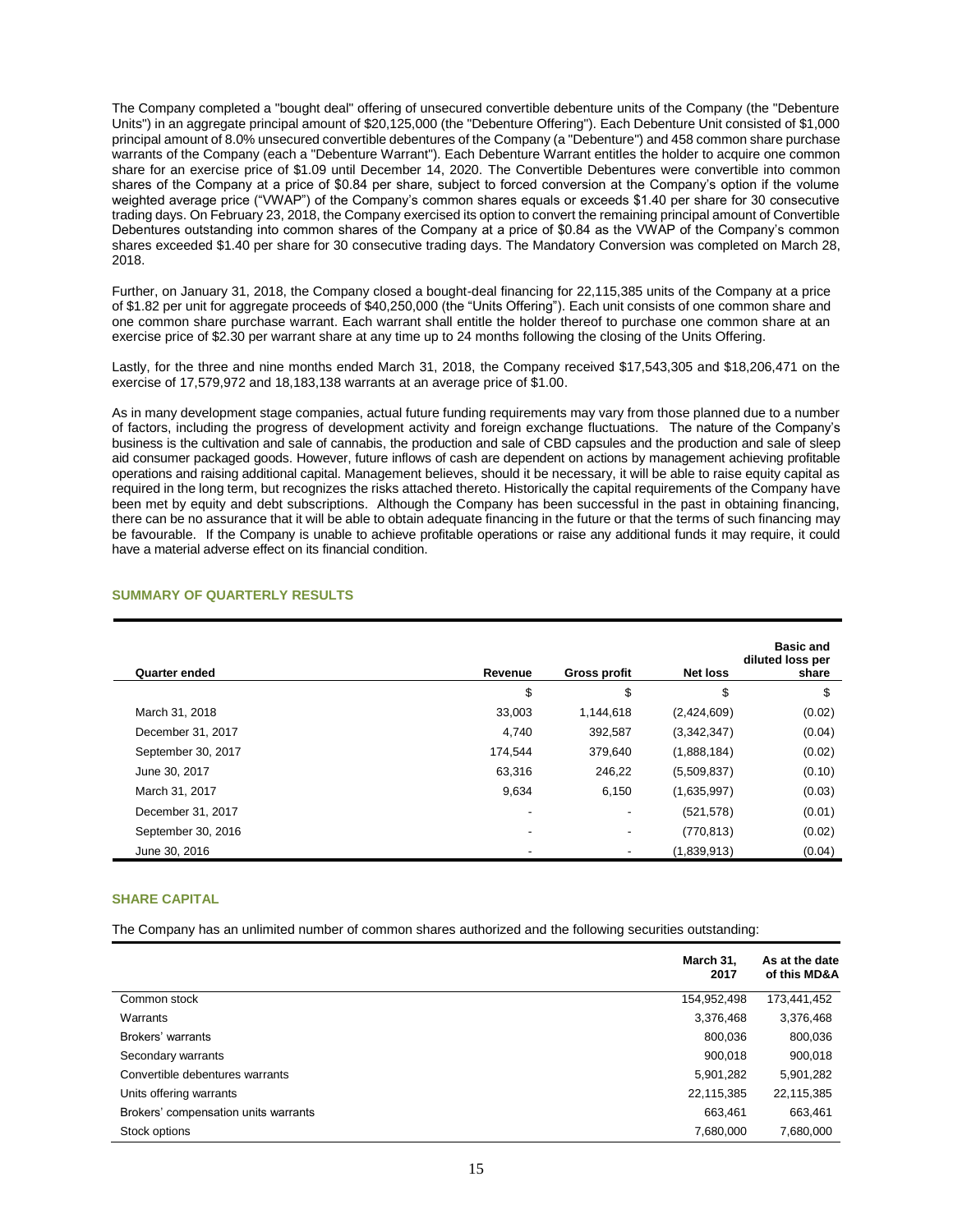# **OFF BALANCE SHEET ARRANGEMENTS**

The Company does not have any off-balance sheet arrangements.

# **TRANSACTIONS WITH RELATED PARTIES**

The following expenses were paid to key management personnel of the Company:

|                          | Three months ended<br>March 31 |        | Nine months ended<br>March 31 |        |
|--------------------------|--------------------------------|--------|-------------------------------|--------|
|                          | 2018                           | 2017   | 2018                          | 2017   |
|                          | \$                             | \$     | \$                            | \$     |
| Salaries and benefits    | 273,673                        | 29,615 | 626,773                       | 76,096 |
| Consulting fees          | 69,562                         | ٠      | 208,688                       |        |
| Directors' fees          | 36,000                         | 3,000  | 108,000                       | 9,000  |
| Share-based compensation | 458,293                        |        | 1,462,005                     |        |
| Total                    | 837,528                        | 32,615 | 2,405,466                     | 85,096 |

At March 31, 2018, there was \$33,000 in directors' fees (June 30, 2017 - \$22,000) included in accounts payable and accrued liabilities.

During the three and nine months ended March 31, 2018, the Company paid \$9,751 and \$34,285 (March 31, 2017 - \$Nil and \$Nil) in legal fees to a company owned by a director of the Company and consulting fees of \$13,750 and \$20,305 (March 31, 2017 - \$Nil and \$Nil) to individuals related to a director and an officer of the Company.

# **CONTINGENCY AND CONTRACTUAL OBLIGATIONS**

The Company and its subsidiaries enter into contractual agreements from time to time relating to the on-going business activities. As at March 31, 2018, the Company has the following total commitments:

|                                                     | Remainder of fiscal 2018 | <b>Fiscal 2019-</b><br>2022 | Thereafter         | Total                |
|-----------------------------------------------------|--------------------------|-----------------------------|--------------------|----------------------|
| Operating lease commitments<br>Purchase commitments | 51.419<br>549.091        | 477.025<br>2.109.688        | 262.092<br>783.593 | 790,536<br>3,442,372 |
| Total                                               | 600.510                  | 2,586,713                   | 1,045,685          | 4,232,908            |

The Company entered into a 10-year lease agreement for a ground lease on the property adjacent to the Company's current operations in Duncan, British Columbia. Commencing March 1, 2017, the Company will pay monthly rent at a rate of \$2,275 for the first five years and \$2,616 for the remaining five years.

The Company entered into an agreement with GelPell AG for the exclusive marketing, distribution and sale of the GelPell capsules worldwide. As part of this agreement, the Company has yearly minimum purchase commitments.

The Company entered into a lease five-year lease agreement for office space in Vancouver, British Columbia, commencing on February 28, 2017. The Company pays monthly rent at a rate of \$10,865 under this agreement.

Subsequent to March 31, 2017, on April 20, 2018, the Company entered into a five-year lease agreement for premises in Aldergrove, BC to develop a facility for the licensed production of cannabis pursuant to the ACMPR. The lease commences on August 1, 2018 with monthly rental payments of \$69,206. The Company has the option to extend the lease for three additional five-year periods.

# **FINANCIAL INSTRUMENTS AND OTHER INSTRUMENTS**

The Company thoroughly examines the various financial instruments and risks to which it is exposed and assesses the impact and likelihood of those risks. These risks include foreign exchange risk, credit risk, interest rate risk, and liquidity risk. Where material, these risks are reviewed and monitored by the Board of Directors.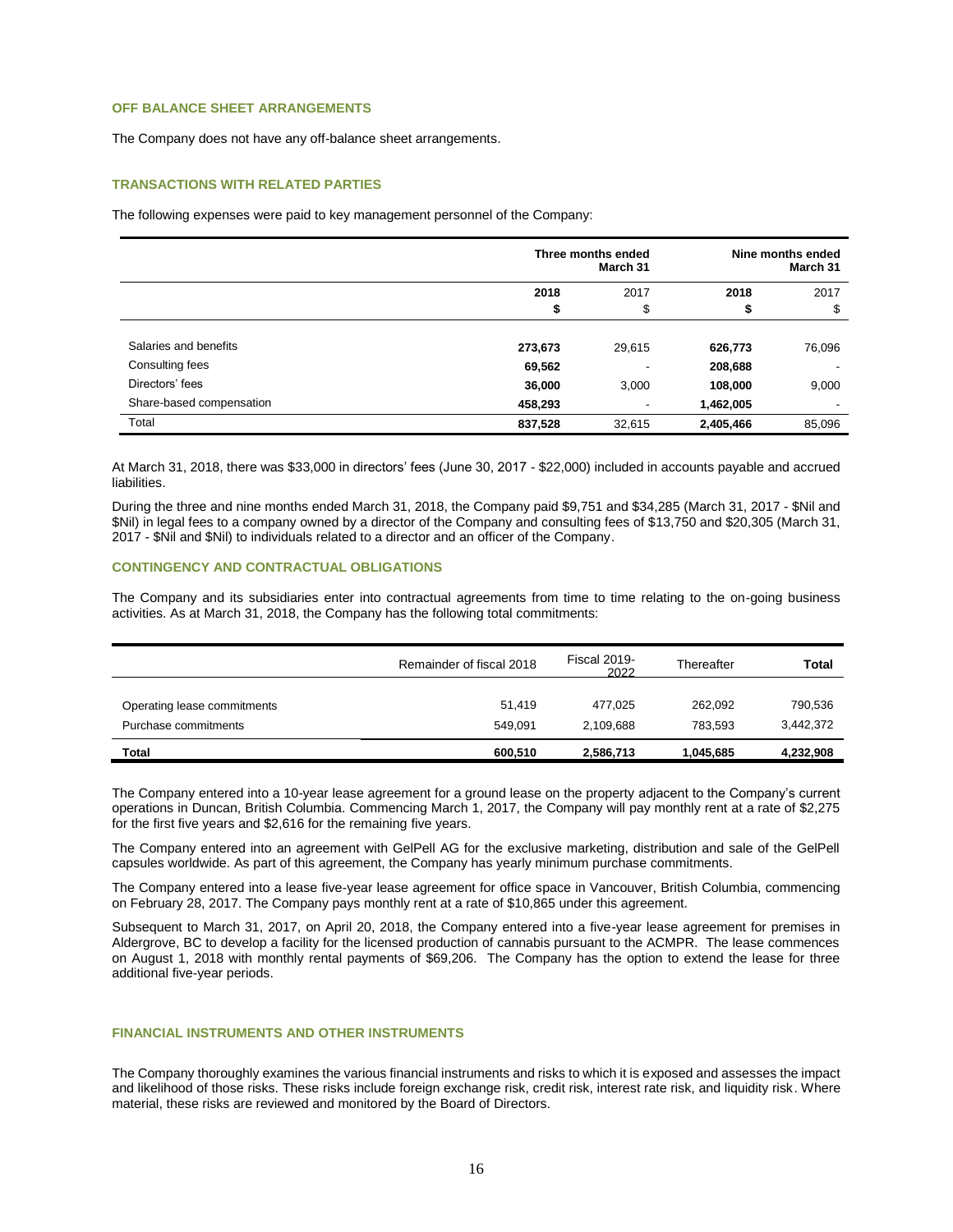The Board of Directors has overall responsibility for the determination of the Company's risk management objectives and policies. The overall objective of the Board is to set policies that seek to reduce risk as far as possible without unduly affecting the Company's competitiveness and flexibility.

# Foreign exchange risk

Foreign exchange risk is the risk that the fair value of future cash flows will fluctuate as a result of changes in foreign exchange rates. As at March 31, 2018, the Company is exposed to foreign currency risk through its bank accounts denominated in Swiss Francs ('CHF"). A 10% appreciation (depreciation) of the CHF against the CAD, with all other variables held constant, would result in an immaterial change in the Company's loss and comprehensive loss for the interim periods presented.

#### Credit risk

Credit risk is the risk of an unexpected loss if a customer or third party to a financial instrument fails to meet its contractual obligations. The Company's cash and accounts receivable are exposed to credit risk. The Company reduces its credit risk on cash by placing these instruments with financial institutions of high credit worthiness. The Company's accounts receivable are primarily receivable from government agencies. As at March 31, 2018, the Company is not exposed to any significant credit risk.

#### Interest rate risk

Interest rate risk is the risk that the fair value or future cash flows of a financial instrument will fluctuate because of changes in market interest rates. Included in the loss for the period in the financial statements is interest expense on loans payable and interest income on Canadian dollar cash. As at March 31, 2018, the Company is not exposed to any significant interest rate risk.

## Liquidity risk

Liquidity risk is the risk that the Company will encounter difficulty in meeting obligations associated with financial liabilities. The Company manages liquidity risk by maintaining sufficient cash balances to enable settlement of transactions on the due date. Accounts payable and accrued liabilities have maturities of 30 days or less or are due on demand, and are subject to normal trade terms. As at March 31, 2018 the Company has \$85,298,654 of current assets and \$1,579,245 of current liabilites. The Company addresses its liquidity through capital market financings. While the Company has been successful in securing financings in the past, there is no assurance that it will be able to do so in the future.

#### Fair value

The carrying values of cash, accounts receivable, accounts payable and accrued liabilities and due to related party approximate their fair value.

#### Fair value hierarchy

Financial instruments measured at fair value are classified into one of three levels in the fair value hierarchy according to the relative reliability of the inputs used to estimate the fair values. The three levels of the fair value hierarchy are:

Level 1 – Unadjusted quoted prices in active markets for identical assets or liabilities;

Level 2 – Inputs other than quoted prices that are observable for the asset or liability either directly or indirectly; and

Level 3 – Inputs that are not based on observable market data.

During the three and nine months ended March 31, 2018, there were no transfers of amounts between fair value levels.

Cash is classified as Level 1 financial instruments.

The Company's other financial instruments, including accounts receivable, accounts payable and accrued liabilities, and due to related party are carried at cost which approximates fair value due to the relatively short maturity of those instruments.

# **RISKS & UNCERTAINTIES**

This section discusses factors relating to the business of Harvest One that should be considered by both existing and potential investors. The information in this section is intended to serve as an overview and should not be considered comprehensive and Harvest One may face risks and uncertainties not discussed in this section, or not currently known to us, or that we deem to be immaterial. All risks to Harvest One's business have the potential to influence its operations in a materially adverse manner. In addition, the reader should consult the short form prospectus of the Company filed in respect of certain risks associated with the Units Offering.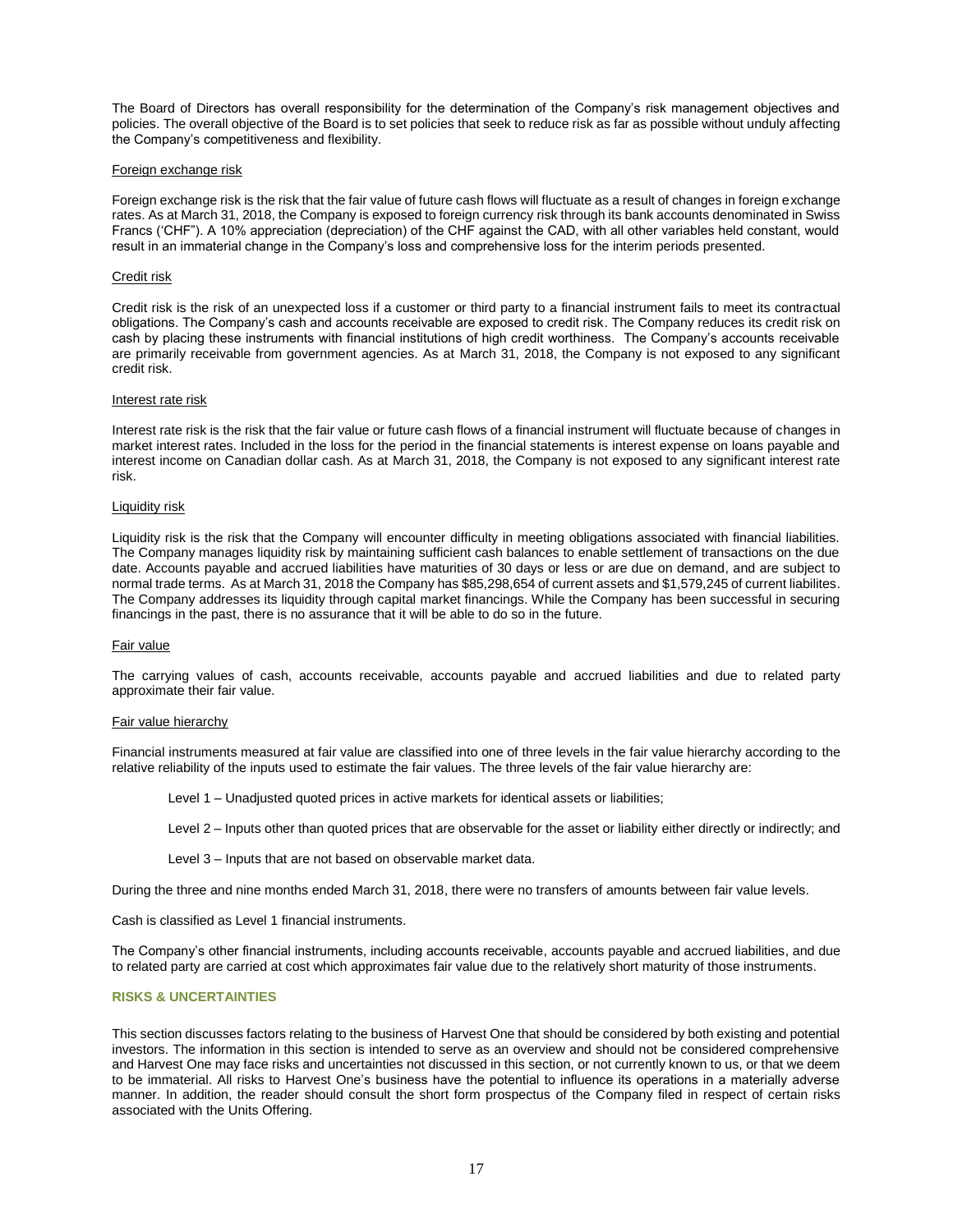# **Risk's Relating to Harvest One's Business**

# *General Business Risk and Liability*

Given the nature of Harvest One's business, it may from time to time be subject to claims or complaints from investors or others in the ordinary course of business. The legal risks facing Harvest One, its directors, officers, employees or agents in this respect include potential liability for violations of securities law, breach of fiduciary duty or misuse of investors' funds. Some violations of securities laws and breach of fiduciary duty could result in civil liability, fines, sanctions, or the suspension or revocation of Harvest One's right to carry on its existing business. Harvest One may incur significant costs in connection with such potential liabilities.

#### *Reliance on License*

The continuation of Harvest One's business of growing, storing and distributing medical cannabis is dependent on the good standing of all licenses required to engage in such activities and upon adhering to all regulatory requirements related to such activities. United Greeneries, a wholly owned subsidiary of Harvest One, was granted the License by Health Canada on July 28, 2016 designating United Greeneries as a "Licensed Producer," as such term is defined in the ACMPR. The License is valid until June 26, 2020, at which point, United Greeneries must apply to Health Canada for a renewal.

Failure to comply with the requirements of the License or any failure to maintain the License would have a material adverse impact on the business, financial condition and operating results of Harvest One. Although Harvest One believes it will meet the requirements of the ACMPR for future extensions or renewal of the License, there can be no guarantee that Health Canada will extend or renew the License or that, if extended or renewed, the License will be extended or renewed on the same or similar terms. Should Health Canada not extend or renew the License or should it renew the License on different terms, the business, financial condition and results of operations of Harvest One would be materially and adversely affected.

## *Share Price Volatility*

The market price for Harvest One common shares may be volatile and subject to wide fluctuations in response to numerous factors, many of which are beyond Harvest One's control, including the following:

- actual or anticipated fluctuations in Harvest One's quarterly results of operations;
- recommendations by securities research analysts;
- changes in the economic performance or market valuations of companies in the industry in which Harvest One operates;
- addition or departure of Harvest One 's executive officers and other key personnel;
- release or expiration of transfer restrictions on outstanding Harvest One common shares;
- sales or perceived sales of additional Harvest One common shares;
- operating and financial performance that vary from the expectations of management, securities analysts and investors;
- regulatory changes affecting Harvest One's industry generally and its business and operations;
- announcements of developments and other material events by Harvest One or its competitors;
- fluctuations to the costs of vital production materials and services;
- changes in global financial markets and global economies and general market conditions, such as interest rates and pharmaceutical product price volatility;
- significant acquisitions or business combinations, strategic partnerships, joint ventures or capital commitments by or involving Harvest One or its competitors;
- operating and share price performance of other companies that investors deem comparable to Harvest One or from a lack of market comparable companies; and
- news reports relating to trends, concerns, technological or competitive developments, regulatory changes and other related issues in Harvest One's industry or target markets.

Financial markets have recently experienced significant price and volume fluctuations that have particularly affected the market prices of equity securities and have often been unrelated to the operating performance, underlying asset values or prospects of such companies. Such volatility has been particularly evident with regard to the share prices of medical cannabis companies that are public issuers in Canada. Accordingly, the market price of Harvest One common shares may decline even if Harvest One's operating results, underlying asset values or prospects have not changed. Additionally, these factors, as well as other related factors, may cause decreases in asset values that are lasting and not temporary, which may result in impairment losses. There can be no assurance that continuing fluctuations in share price and volume will not occur. If such increased levels of volatility and market turmoil continue, Harvest One's operations could be adversely impacted and the trading price of Harvest One common shares may be materially adversely affected.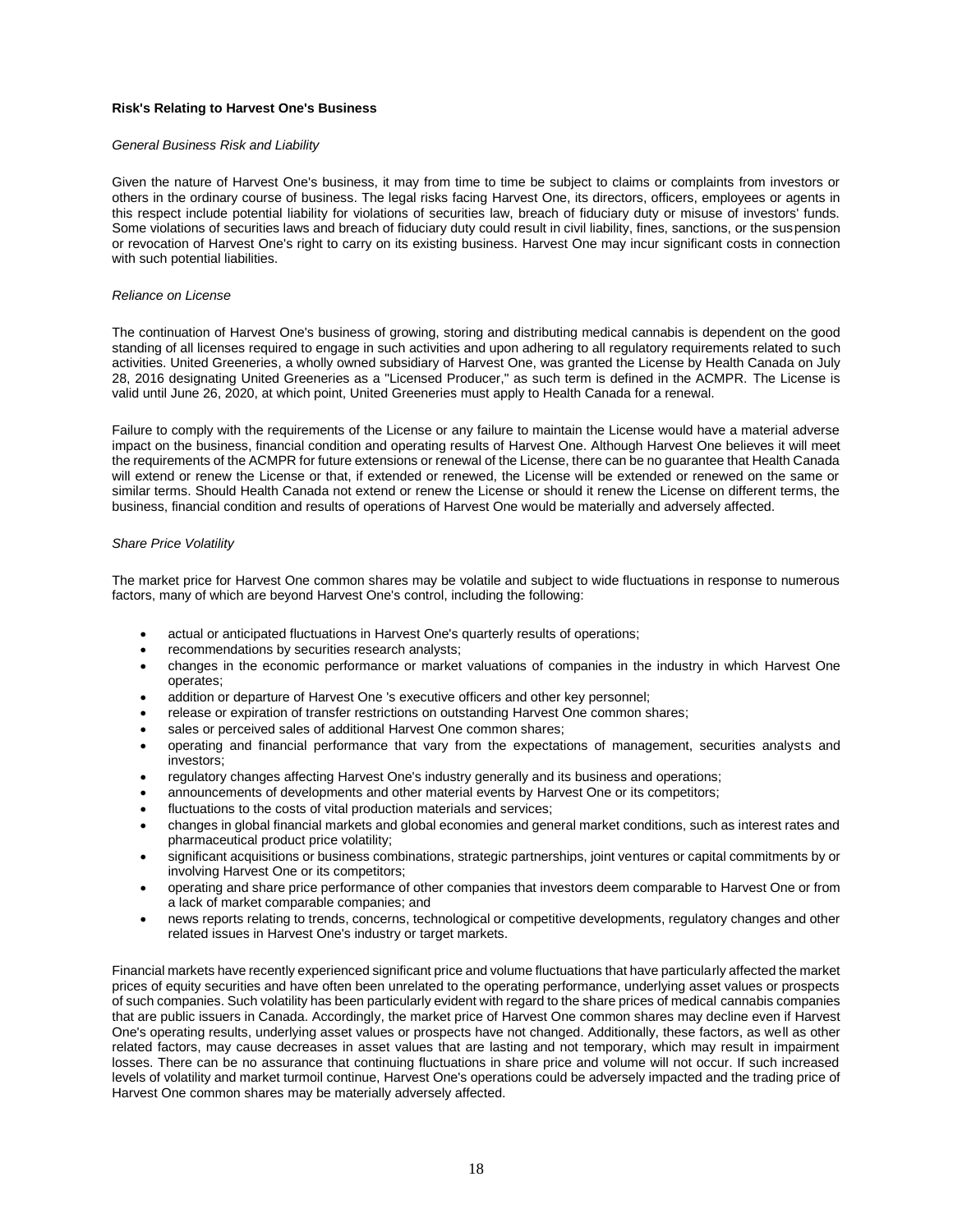#### *Reliance on the Facilities*

Harvest One currently operates two facilities: the Duncan Facility and the Lucky Lake Facility. Presently, only the Duncan Facility is licensed by Health Canada to cultivate cannabis. Harvest One expects to focus primarily on the Duncan Facility in the near-term future. Harvest One's operations and the conditions of its facilities are, and will be, subject to hazards inherent in the medical cannabis industry, including equipment defects, equipment malfunctions, natural disasters, fire, explosions, or other accidents that may cause damage to the facilities. Any adverse change or event affecting these facilities, especially the Duncan Facility, may have a material and adverse effect on Harvest One's business, results of operations and financial condition.

#### *Holding Company Status*

Harvest One is a holding company and essentially all of its operating assets are the capital stock of its subsidiaries. Harvest One conducts substantially all of its business through its subsidiaries, which generate substantially all of its revenues, and its investors are therefore subject to the risks attributable to its subsidiaries. Harvest One's cash flow and its ability to complete current or desirable future enhancement opportunities are dependent on the earnings of its subsidiaries and the distribution of those earnings to Harvest One. The ability of Harvest One's subsidiaries to pay dividends and other distributions will depend on each subsidiary's operating results, applicable laws and regulations regarding the payment of dividends and distributions, and any contractual restrictions on distributions in debt instruments, among other things. In the event of a bankruptcy, liquidation or reorganization of any of Harvest One's subsidiaries, debtholders and trade creditors will generally be entitled to the payment of their claims from the assets of those subsidiaries before any assets are made available for distribution to Harvest One.

#### *Limited Operating History*

Harvest One, through its wholly owned subsidiary United Greeneries, entered the medical cannabis business in 2012. Harvest One is therefore subject to many of the risks common to entering a new area of investment, including under-capitalization, cash shortages, limitations with respect to personnel, financial and other resources, and a lack of revenue There is no assurance that Harvest One will be successful in achieving a return on its shareholders' investments and the likelihood of success must be considered in light of its early stage of operations.

#### *History of Net Losses*

Harvest One has incurred operating losses in recent periods. Harvest One may not be able to achieve or maintain profitability and may continue to incur significant losses in the future. In addition, Harvest One expects to continue to increase operating expenses as it implements initiatives to continue to grow its business. If Harvest One's revenues do not increase to offset these expected increases in costs and operating expenses, Harvest One will not be profitable. There is no assurance that Harvest One will be successful in achieving a return on shareholders' investments and the likelihood of success must be considered in light of its early stage of operations.

#### *Unfavourable Publicity or Consumer Perception*

The success of the medical cannabis industry may be significantly influenced by the public's perception of cannabis's medicinal applications. Medicinal cannabis is a controversial topic, and there is no guarantee that future scientific research, publicity, regulations, medical opinion and public opinion relating to medical marijuana will be favourable. The medical cannabis industry is an early-stage business that is constantly evolving with no guarantee of viability. The market for medical cannabis is uncertain, and any adverse or negative publicity, scientific research, limiting regulations, medical opinion and public opinion relating to the consumption of medical marijuana may have a material adverse effect on Harvest One's (and Harvest One's subsidiaries') operational results, consumer base and financial results.

#### *Third Party Transportation*

Harvest One will be required to rely on third party transportation services to deliver their products to their customers. Harvest One is exposed to the inherent risks associated with relying third party transportation services providers, including logistical problems, delays, loss or theft of product and increased shipping costs. Any delay in transporting the product, breach of security or loss of product, could have a material adverse effect on Harvest One's business, financial performance and results of operations. Further, any breach of security and loss of product during transport could affect Harvest One's status as a Licensed Producer.

### *Management of Growth*

Harvest One may be subject to growth-related risks including capacity constraints and pressure on its internal systems and controls. The ability of Harvest One to manage growth effectively will require continued implementation and improvement of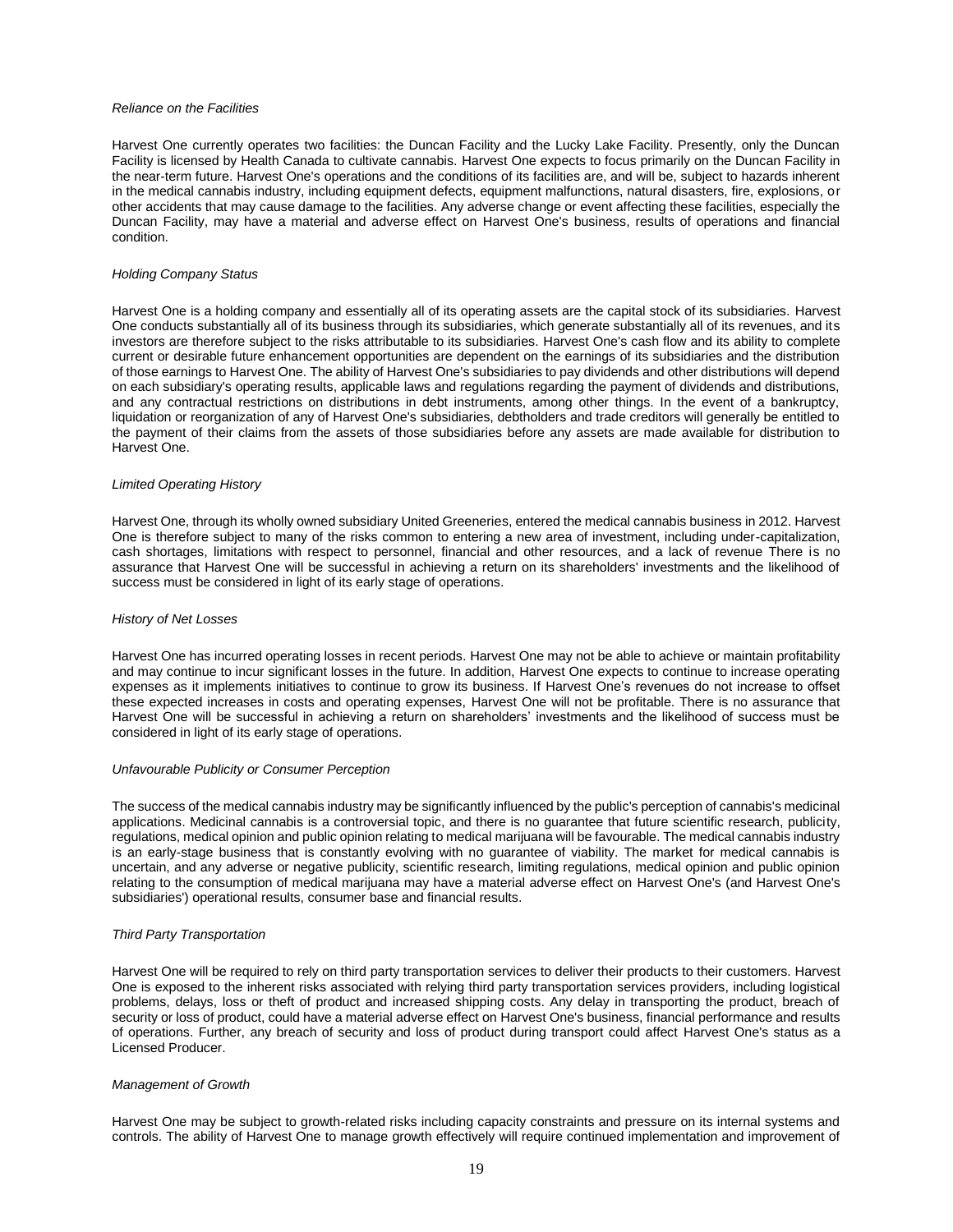their operational and financial systems and for each to expand, train and manage their respective employee bases. The inability of Harvest One to deal with growth may have a material adverse effect on Harvest One's respective businesses, financial conditions, results of operations and prospects.

# *Integration Risk*

With the acquisition of Dream Water and the completion of the Transaction, the Company has the following integration risks: the challenge of implementing uniform standards, controls procedures and policies; the challenge of upholding consistent systems and procedures; the inability to integrate, train, retain and motivate key personnel; the inability to maintain operating efficiency; disruption of Harvest's ongoing business and the distraction of management from its day-to day operations; and the potential impairment of relationships with the employees of Dream Water, customers and strategic partners. Such risks, if they materialize, could have a material adverse effect on the Company's business, financial condition, liquidity and results of operations and will depend upon the Company's ability to manage those operations and to eliminate redundant and excess costs. As a result of difficulties associated with combining operations, the Company may not be able to achieve the cost savings and other benefits that it would hope to achieve with the Transaction. Any difficulties in this process could disrupt the ongoing business, distract its management, result in the loss of key personnel, increase its expenses and otherwise materially adversely affect its business, financial condition, liquidity and operating results.

# *Acquisition Strategy Risks*

The Company has made, and may continue to pursue acquisition opportunities to advance its strategic plan. The successful integration of an acquired business typically requires the management of the pre-transaction business strategy, including the retention and addition of customers, realization of identified synergies, retention of key staff and the development of a common corporate culture. Achieving the benefits of acquisitions depends in part on successfully consolidating functions and integrating operations and procedures in a timely and efficient manner, as well as the ability to realize on anticipated growth opportunities and synergies from newly formed partnerships. Any failure to integrate an acquired business or realize the anticipated benefits of new partnerships may have a material adverse effect on the Company's business, financial condition and results of operations, as well as its future prospect for acquisitions or partnerships. There is no assurance that the Company will be able to successfully integrate an acquired business in order to maximize or realize the benefits associated with an acquisition.

#### *Reliance on Management*

The success of Harvest One is dependent upon the ability, expertise, judgment, discretion and good faith of their respective senior management and key employees. While employment agreements and incentive programs are customarily used as primary methods of retaining the services of key employees, these agreements and incentive programs cannot assure the continued services of such employees. Any loss of the services of such individuals could have a material adverse effect on Harvest One's business, operating results or financial condition. Competition for qualified technical, sales and marketing staff, as well as officers and directors can be intense and no assurance can be provided that Harvest One will be able to attract or retain key personnel in the future, which may adversely impact Harvest One's operations.

#### *Conflicts of Interest*

Certain of Harvest One directors and officers are also directors and operators in other companies. Situations may arise in connection with potential acquisitions or opportunities where the other interests of these directors and officers conflict with or diverge from Harvest One interests. In accordance with the BCBCA, directors who have a material interest in any person who is a party to a material contract or a proposed material contract are required, subject to certain exceptions, to disclose that interest and generally abstain from voting on any resolution to approve the contract.

In addition, the directors and the officers are required to act honestly and in good faith with a view to its best interests. However, in conflict of interest situations, Harvest One's directors and officers may owe the same duty to another company and will need to balance their competing interests with their duties to Harvest One. Circumstances (including with respect to future corporate opportunities) may arise that may be resolved in a manner that is unfavourable to Harvest One.

# *Principal Security Holder*

MMJ is Harvest One's largest shareholder – directly and indirectly owning a total of 53,333,333 Harvest One common shares. MMJ will have a significant influence on determining the outcome of any corporate transaction or other matter submitted to shareholders for approval, including mergers, consolidations and the sale of all or substantially all of Harvest One's assets, election of directors and other significant corporate actions. In addition, due to MMJ's significant holdings, there can be no guarantee of a ready liquid market for Harvest One common shares.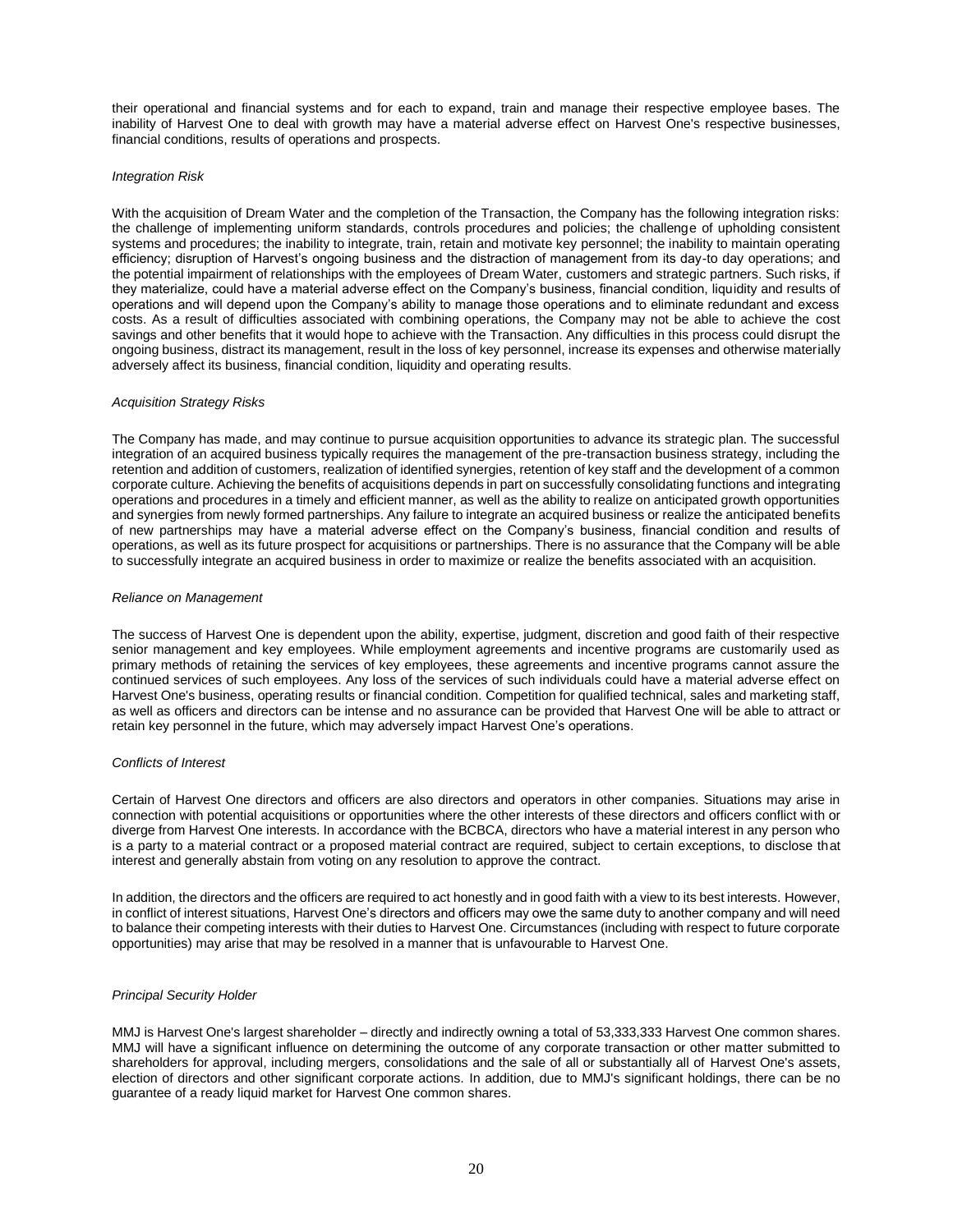#### *Dividends*

Harvest One has not paid dividends in the past and does not anticipate paying dividends in the near future. Harvest One expects to retain earnings to finance the development and enhancement of its products and to otherwise reinvest in Harvest One's businesses. Any decision to declare and pay dividends in the future will be made at the discretion of the board of directors of Harvest One and will depend on, among other things, financial results, cash requirements, contractual restrictions and other factors that the board of directors of Harvest One may deem relevant. As a result, investors may not receive any return on investment in Harvest One common shares unless they sell them for a share price that is greater than that at which such investors purchased them.

## *Limited Market for Securities*

There can be no assurance that an active and liquid market for Harvest One common shares will be maintained and an investor may find it difficult to resell any securities of Harvest One.

#### *Volatility of Market Price of the Common Shares and Warrants*

The market price of the Common Shares and Warrants may be volatile and subject to wide fluctuations and will be based on a number of factors, including: (i) the prevailing interest rates being paid by companies similar to the Company; (ii) the overall condition of the financial and credit markets; (iii) interest rate volatility; (iv) the markets for similar securities; (v) the financial condition, results of operation and prospects of the Company; (vi) the publication of earnings estimates for the Company or other research reports and speculation regarding the Company in the press or investment community; (vii) changes in the industry in which the Company operates and competition affecting the Company; and (viii) general market and economic conditions. The condition of the financial and credit markets and prevailing interest rates have fluctuated in the past and are likely to fluctuate in the future. Fluctuations in these factors could have an adverse effect on the market price of the Common Shares and Warrants.

## *Outdoor Property is not Licensed under the ACMPR*

The Outdoor Property is not licensed by Health Canada under the ACMPR as a facility where the cultivation of cannabis is permitted. United Greeneries' ability to cultivate, store and sell medical cannabis produced on the Outdoor Property is dependent on obtaining a license from Health Canada and there can be no assurance that United Greeneries will obtain such a license for the Outdoor Property.

## *Outdoor Growing is not Permitted under the ACMPR*

Outdoor growing of cannabis is not currently permitted by Health Canada under the ACMPR. While the federal government of Canada has introduced consultations regarding the proposed implementation of outdoor growing licenses in connection with legislation legalizing recreational cannabis, there can be no assurance that such legislation, if passed, would permit outdoor growing as contemplated herein or at all.

#### *Lucky Lake Facility is not Licensed under the ACMPR*

The Lucky Lake Facility is not licensed by Health Canada under the ACMPR as a facility where the cultivation of cannabis is permitted. Harvest One, through United Greeneries, has applied to Health Canada to become a Licensed Producer under the ACMPR for the Lucky Lake Facility, and is presently at the security clearance stage of review. United Greeneries' ability to cultivate, store and sell medical cannabis at the Lucky Lake Facility is dependent on obtaining a license from Health Canada and there can be no assurance that United Greeneries will obtain such a license for the Lucky Lake Facility.

#### *Facility Expansion*

Any expansion of the Lucky Lake Facility (provided that it receives a license) and the Duncan Facility is subject to various potential problems and uncertainties, and may be delayed or adversely affected by a number of factors beyond Harvest One's control. These uncertainties include the failure to obtain regulatory approvals, permits, delays in the delivery or installation of equipment by suppliers, difficulties in integrating new equipment with existing facilities, shortages in materials or labor, defects in design or construction, diversion of management resources, and insufficient funding or other resource constraints. Additionally, sufficient power will be required to expand the Lucky Lake Facility and the Duncan Facility, respectively, which the Company may not be able to secure, or secure at economically viable rates. The actual cost of construction may exceed the amount budgeted for expansion. As the result of construction delays, cost overruns, changes in market circumstances or other factors, Harvest One may not be able to achieve the intended economic benefits from the expansion of operations at existing facilities, which in turn may affect Harvest One's business, prospects, financial condition and results of operations. In particular, any expansion of the Lucky Lake Facility (provided that it receives a license) and the Duncan Facility, is subject to Health Canada regulatory approvals. The delay or denial of such approvals may have a material adverse impact on the business of Harvest One and may result in Harvest One not meeting anticipated or future demand when it arises.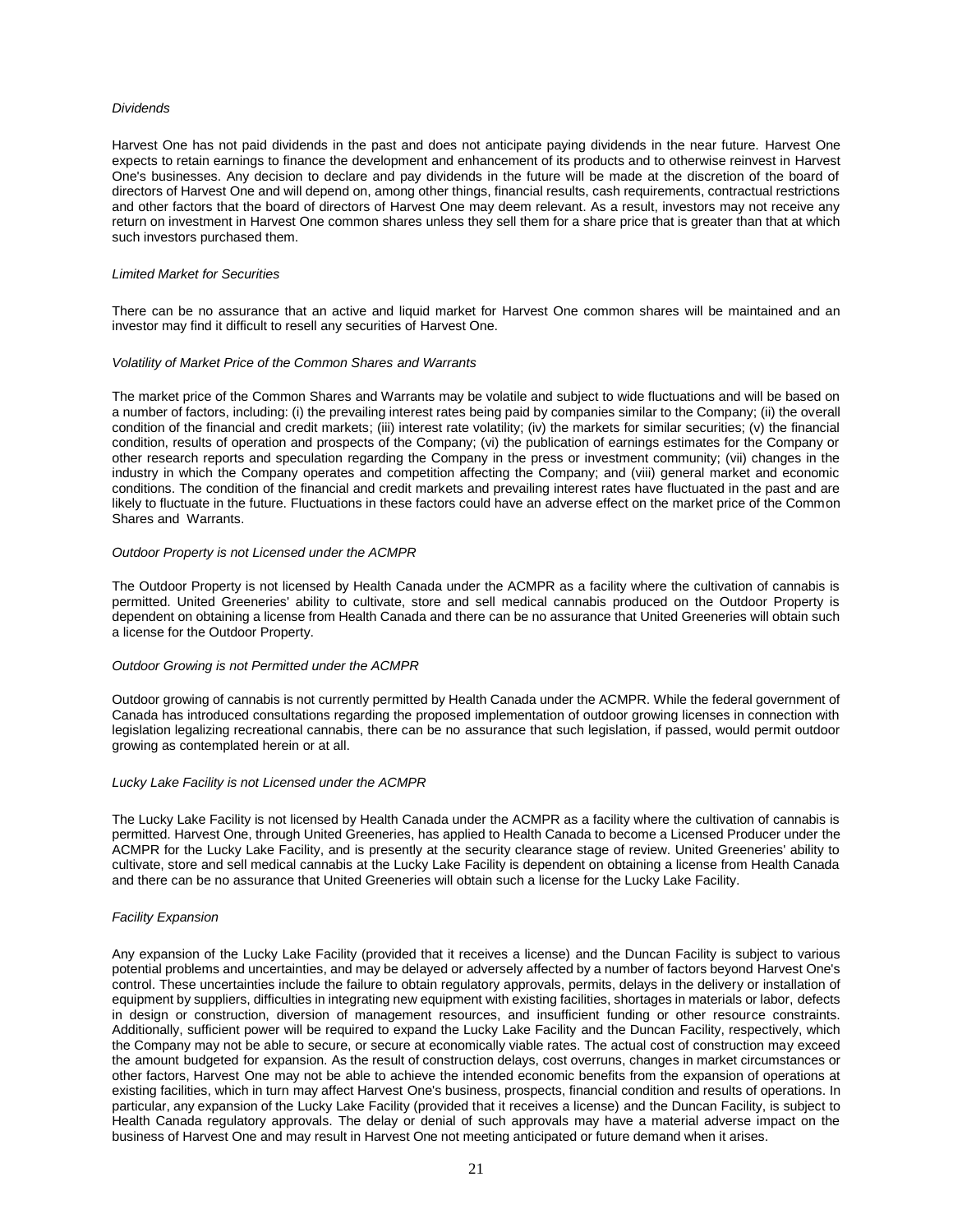#### *Failure to Obtain Import License*

The ability of Harvest One to import Satipharm's Gelpell® Microgel Capsules into Canada is dependent on an import license. The Company received an initial import license to Canada for Satipharm's Gelpell® Microgel Capsules for the year ended December 31, 2017. While the Company has applied for a new import license for the year ending December 31, 2018 on an expedited basis, and the Company expects to receive a new license by the end of 2018, no assurance can be given that such an import license will be obtained. The failure to obtain such import license will prevent Harvest One from being able to implement its Canadian business plan with respect to Satipharm's Gelpell® Microgel Capsules.

## *Operations in Foreign Jurisdictions*

Certain of the Company's operations are located in foreign jurisdictions. As such, the Company's operations at various times may be exposed to political, economic and other risks and uncertainties associated with operating in a foreign jurisdiction. These risks and uncertainties include, but are not limited to:

- renegotiation, nullification, termination or rescission of existing concessions, licenses, permits and contracts;
- repatriation restrictions;
- changing political conditions;
- currency exchange rate fluctuations;
- taxation policies;
- changing government policies and legislation;
- import and export regulations;
- infrastructure development policy; and
- environmental legislation

Changes, if any, in policies or shifts in political attitude may adversely affect the Company's operations or profitability. Operations may be affected in varying degrees by government regulations with respect to, but not limited to, restrictions on production, price controls, export controls, currency remittance, income taxes, foreign investment, environmental legislation, and land use. The occurrence of these various factors and uncertainties cannot be accurately predicted and could have an adverse effect on the Company's operations and profitability.

In addition, in the event of a dispute arising from operations in a foreign jurisdiction, the Company may be subject to the exclusive jurisdiction of foreign courts.

#### *Credit, Liquidity, Interest and Currency Risk*

The Board of Directors has overall responsibility for the establishment and oversight of Harvest One's risk management framework. As at March 31, 2018, Harvest One's financial instruments consist of cash and cash equivalents, accounts receivable, accounts payable and accrued liabilities. Cash is reported at fair value. The other amounts reflected in the balance sheet approximate their fair values due to their short-term nature.

Harvest One does not use derivative instruments or hedges to manage risks because Harvest One's exposure to credit risk, interest rate risk and currency risk is small.

Credit risk is the risk that one party to a financial instrument will cause a financial loss for the other party by failing to discharge an obligation. Harvest One is exposed to credit risk through its cash, which is held in with large Canadian financial institutions with issuer credit ratings of A-1 by Standard & Poor's. Harvest One believes this credit risk is insignificant.

Interest rate risk is the risk that the fair value or future cash flows of a financial instrument will fluctuate because of changes in market interest rates. Harvest One is exposed to short-term interest rates through the interest earned on cash balances and deposits; however, management does not believe this exposure is significant.

Liquidity risk is the risk that Harvest One will encounter difficulty in meeting obligations associated with financial liabilities. Harvest One manages liquidity risk through the management of its capital structure. In order to meet its financial obligations, Harvest One will need to generate cash flow from the sale or otherwise disposition of property or raise additional funds.

Cash is stated at amounts compatible with those prevailing in the market, are highly liquid, and are maintained with prime financial institutions for high liquidity.

#### *Foreign Currency Risk*

Harvest One – through its subsidiaries – operates in a number of foreign jurisdictions. As a result, Harvest One is exposed to foreign currency risk related to cash and cash equivalents, accounts receivable and accounts payable that are denominated in a foreign currency.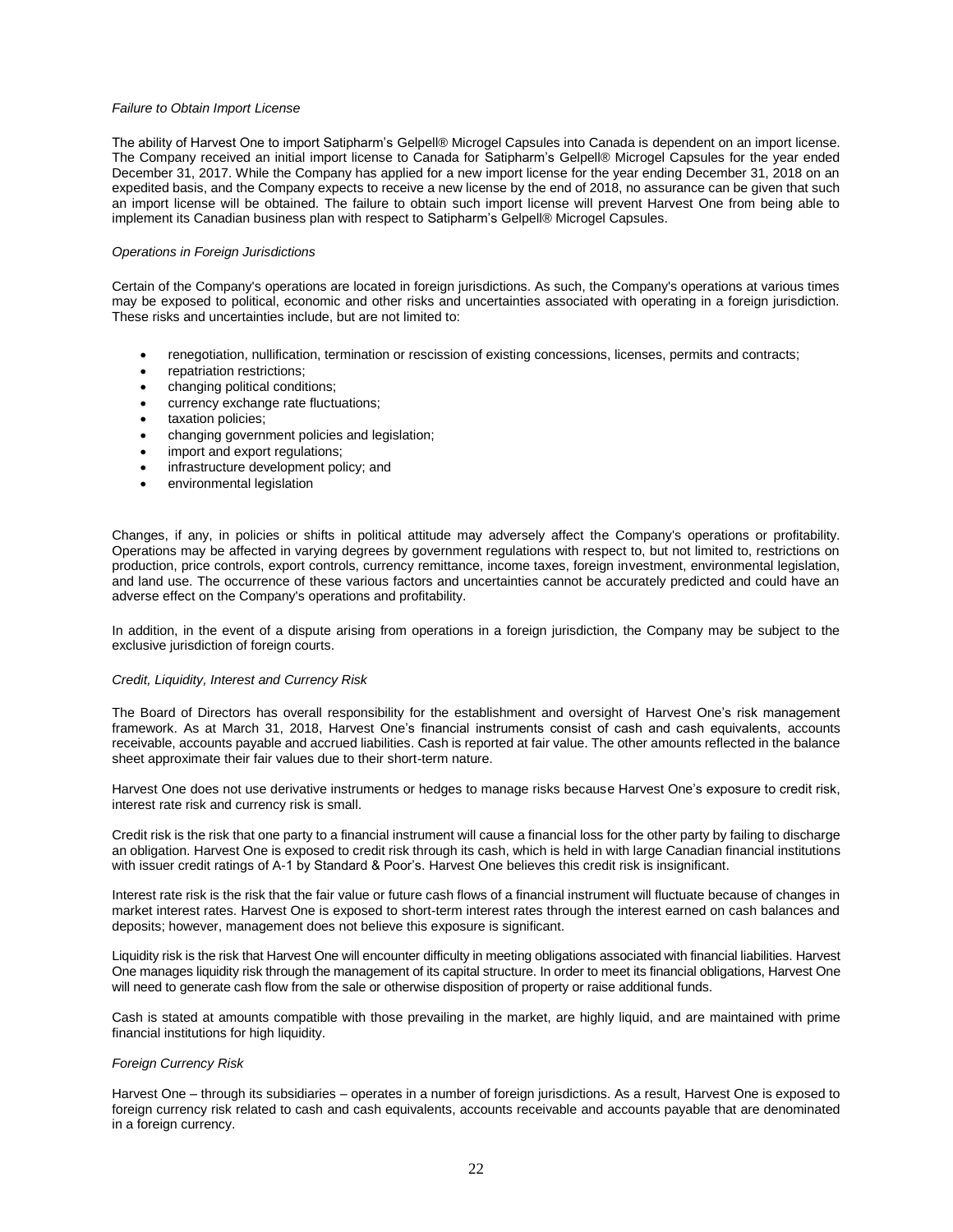# *Litigation*

Harvest One may become party to litigation, mediation and/or arbitration from time to time in the ordinary course of business which could adversely affect its business. Monitoring and defending against legal actions, whether or not meritorious, can be time-consuming, divert management's attention and resources and cause Harvest One to incur significant expenses. In addition, legal fees and costs incurred in connection with such activities may be significant and we could, in the future, be subject to judgments or enter into settlements of claims for significant monetary damages.

While Harvest One has insurance that may cover the costs and awards of certain types of litigation, the amount of insurance may not be sufficient to cover any costs or awards. Substantial litigation costs or an adverse result in any litigation may adversely impact Harvest One's business, operating results or financial condition.

## *Intellectual Property*

The success of Harvest One's business depends in part on its ability to protect its ideas and technology. Harvest One has no patented technology or trademarked business methods at this time nor has it applied to register any patents.

Even if Harvest One moves to protect its technology with trademarks, patents, copyrights or by other means, Harvest One is not assured that competitors will not develop similar technology, business methods or that Harvest One will be able to exercise its legal rights. Other countries may not protect intellectual property rights to the same standards as does Canada. Actions taken to protect or preserve intellectual property rights may require significant financial and other resources such that said actions have a meaningfully impact on our ability to successfully grow our business.

## *Political and Economic Instability*

Harvest One may be affected by possible political or economic instability. The risks include, but are not limited to, terrorism, military repression, extreme fluctuations in currency exchange rates and high rates of inflation. Changes in medicine and agriculture development or investment policies or shifts in political attitude in certain countries may adversely affect Harvest One's business. Operations may be affected in varying degrees by government regulations with respect to restrictions on production, distribution, price controls, export controls, income taxes, expropriation of property, maintenance of assets, environmental legislation, land use, land claims of local people and water use. The effect of these factors cannot be accurately predicted.

#### *Global Economy Risk*

An economic downturn of global capital markets has been shown to make the raising of capital by equity or debt financing more difficult. Harvest One will be dependent upon the capital markets to raise additional financing in the future, while it establishes a user base for its products. As such, Harvest One is subject to liquidity risks in meeting its development and future operating cost requirements in instances where cash positions are unable to be maintained or appropriate financing is unavailable. These factors may impact Harvest One's ability to raise equity or obtain loans and other credit facilities in the future and on terms favorable to Harvest One and its management. If uncertain market conditions persist, Harvest One's ability to raise capital could be jeopardized, which could have an adverse impact on Harvest One's operations and the trading price of Harvest One's common shares.

# **Risks Relating to the Medical Cannabis Industry**

### *Regulatory Risks*

Harvest One, and its subsidiaries United Greeneries and Satipharm, operate in a new industry which is highly regulated, highly competitive and evolving rapidly. As such, new risks may emerge, and management may not be able to predict all such risks or be able to predict how such risks may result in actual results differing from the results contained in any forward-looking statements.

The ability of United Greeneries, and its wholly owned subsidiary United Greeneries Operations Ltd., to grow, store and sell medical cannabis in Canada at the Duncan Facility is dependent on its License from Health Canada and maintaining such License in good standing. Failure to: (i) comply with the requirements of the License and (ii) maintain this License would have a material adverse impact on the business, financial condition and operating results of United Greeneries and Harvest One.

United Greeneries and Satipharm will incur ongoing costs and obligations related to regulatory compliance. Failure to comply with regulations may result in additional costs for corrective measures, penalties or in restrictions of our operations. In addition, changes in regulations, more vigorous enforcement thereof or other unanticipated events could require extensive changes to United Greeneries and Satipharm's operations, increased compliance costs or give rise to material liabilities, which could have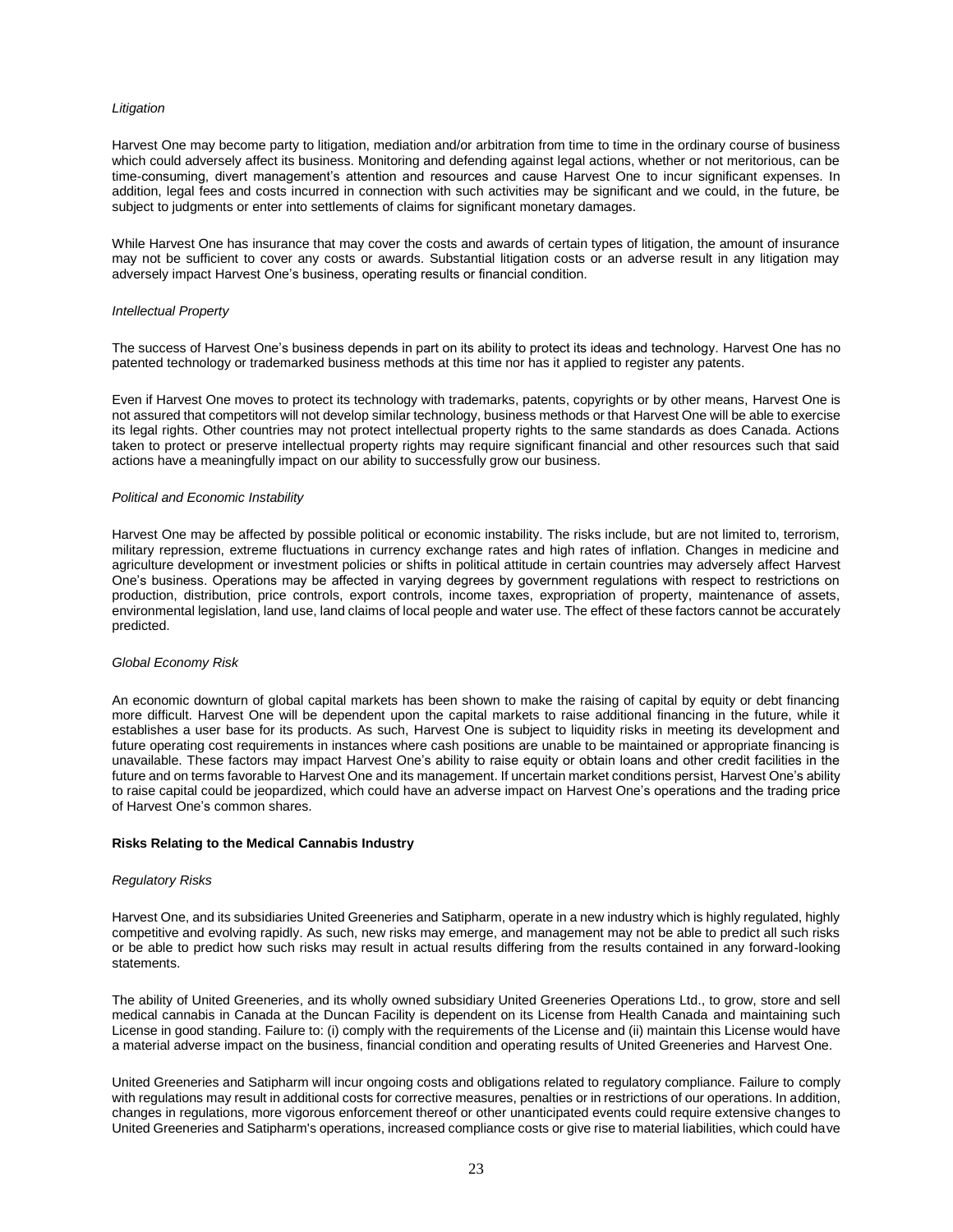a material adverse effect on the business, results of operations and financial condition of United Greeneries, Satipharm and Harvest One.

The industry is subject to extensive controls and regulations, which may significantly affect the financial condition of market participants. The marketability of any product may be affected by numerous factors that are beyond Harvest One's control and which cannot be predicted, including changes to government regulations. Changes in government levies and taxes could reduce Harvest One's earnings and could make future capital investments or Harvest One's operations uneconomic. The medical cannabis industry is also subject to numerous legal challenges, which may significantly affect the financial condition of market participants and which cannot be reliably predicted.

United Greeneries is a Licensed Producer under the ACMPR. United Greeneries' business will continue to be subject to the ACMPR regime. In addition to being subject to general business risks and to risks inherent in the nature of an early stage business with an agricultural product in a regulated industry, United Greeneries will need to continue to build brand awareness through significant investment in strategy, production capacity and quality assurance. Harvest One's brand and products may not be effectively promoted as intended. The medical cannabis industry is and marked by competitive conditions, consumer tastes, patient requirements and unique circumstances, and spending patterns that differ from existing markets.

## *Environmental and Employee Health and Safety Regulations*

Harvest One's operations are subject to environmental and safety laws and regulations concerning, among other things, emissions and discharges to water, air and land; the handling and disposal of hazardous and non-hazardous materials and wastes, and employee health and safety. Harvest One will incur ongoing costs and obligations related to compliance with environmental and employee health and safety matters. Failure to obtain an Environmental Compliance Approval or otherwise comply with environmental and safety laws and regulations may result in additional costs for corrective measures, penalties or in restrictions on our manufacturing operations. In addition, changes in environmental, employee health and safety or other laws, more vigorous enforcement thereof or other unanticipated events could require extensive changes to Harvest One's operations or give rise to material liabilities, which could have a material adverse effect on the business, results of operations and financial condition of Harvest One.

## *Change in Laws, Regulations and Guidelines*

Harvest One's business is subject to particular laws, regulations, and guidelines. The production and distribution of medical marijuana is a highly regulated field, and although Harvest One intends to comply with all laws and regulations, there is no guarantee that the governing laws and regulations will not change which will be outside of Harvest One's control.

On February 24, 2016, the Federal Court released its decision in the case of Allard et al v. Canada. The impact of this decision could potentially decrease the size of the market for Harvest One's business, and potentially materially and adversely affect Harvest One's business, its results of operations and financial condition. However, it is not expected that the changes in ACMPR regulations would have an effect on Harvest One's operations that are materially different than the effect on similarsized companies in the industry.

Harvest One's operations are subject to a variety of laws, regulations and guidelines relating to the manufacture, management, transportation, storage and disposal of medical cannabis but also including laws and regulations relating to health and safety, privacy, the conduct of operations and the protection of the environment. While to the knowledge of Harvest One's management, Harvest One is currently in compliance with all such laws, changes to such laws, regulations and guidelines due to matters beyond the control of Harvest One may cause adverse effects to Harvest One's operations and the financial condition of Harvest One.

On March 21, 2014, the Federal Court of Canada issued an interim order affecting the repeal of the MMAR and the application of certain portions of the MMPR which are inconsistent with the MMAR in response to a motion brought by four individuals in the Allard case. As a result, (i) individuals who held a license to possess cannabis under the MMAR on March 21, 2014 can continue to possess cannabis in accordance with the terms of that license except that the maximum quantity of dried cannabis authorized for possession shall be that which is specified by their license or 150 grams, whichever is less; and (ii) individuals who held, as of September 30, 2013, or were issued thereafter a valid license to produce cannabis under the MMAR can continue to produce medical cannabis in accordance with the terms of that license. Individuals covered by the injunction who wish to change the terms of their license, such as a change in address or designated producer, will be able to do so by registering with Health Canada under the new regulations.

On June 11, 2015 the Supreme Court of Canada, in Smith, held that the restriction on the use of non-dried forms of cannabis for medical cannabis users violates the right to liberty and security of individuals in a manner that is arbitrary and not in keeping with the principles of fundamental justice. As a result, the Supreme Court of Canada declared that Sections 4(1) and 5(2) of the CDSA, which prohibits possession and trafficking of non-dried forms of cannabis, are no longer of force and effect to the extent that they prohibit a person with medical authorization from possessing cannabis derivatives for medical purposes. This ruling means that medical cannabis patients authorized to possess and use medical cannabis are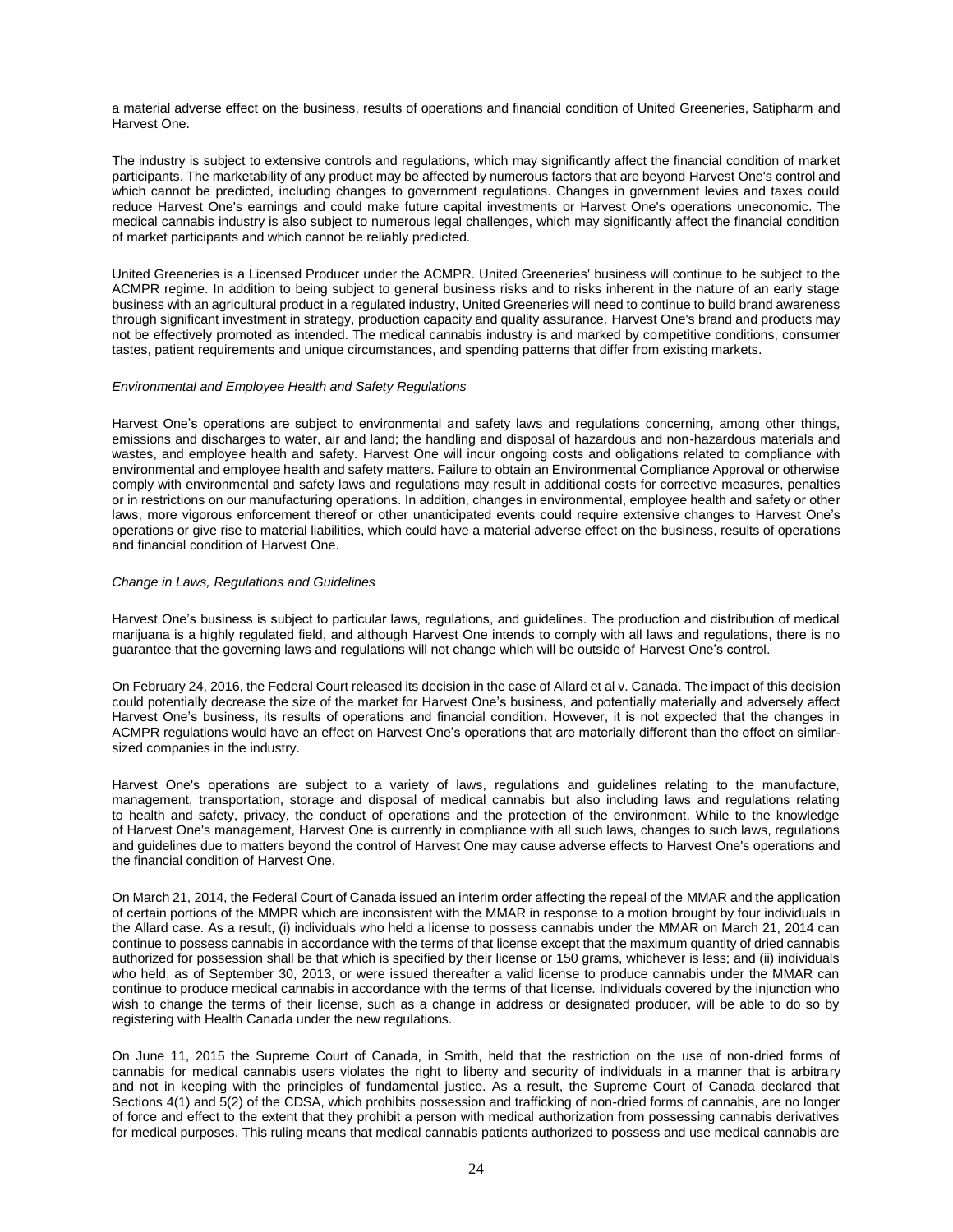no longer limited to using dried forms of cannabis and may now consume cannabis and its derivative forms for medical purposes. The effect of the Supreme Court of Canada decision on Licensed Producers was not as clear since Licensed Producers were governed and licensed under the MMPR. In order to clarify the uncertainty surrounding a legal source of supply of cannabis as a result of the Supreme Court of Canada decision, on July 8, 2015 Health Canada issued certain exemptions under the CDSA, permitting Licensed Producers to produce and sell cannabis oil and fresh cannabis buds and leaves, in addition to dried cannabis (this did not permit Licensed Producers to sell plant material that can be used to propagate cannabis).

The Federal Court decision on Allard was delivered on February 24, 2016. In the decision, the Federal Court declared the MMPR invalid as it unconstitutionally violated patients Charter protected rights to liberty and security. However, the Court suspended the operation of the declaration of invalidity for six months to permit Canada to enact a Chartercompliant regime. The government did not choose to appeal the decision to the Federal Court of Appeal. Instead, the government has introduced Charter-compliant legislation.

On August 24, 2016, the ACMPR replaced the MMPR. The ACMPR is Canada's response to the Federal Court of Canada's February 2016 decision in Allard.

Overall, the ACMPR contains four parts:

- Part 1 is similar to the framework under the MMPR. It sets out a framework for commercial production by Licensed Producers responsible for the production and distribution of quality-controlled fresh or dried cannabis or cannabis oil or starting materials (i.e., cannabis seeds and plants) in secure and sanitary conditions.
- Part 2 is similar to the former MMAR regime. It sets out provisions for individuals to produce a limited amount of cannabis for their own medical purposes or to designate someone to produce it for them.
- Parts 3 and 4 include:
	- o Consequential amendments to other regulations that referenced the MMPR (i.e. *Narcotic Control Regulations, New Classes of Practitioners Regulations*) to update definitions and broaden the scope of products beyond dried cannabis; and
	- $\circ$  Provisions repealing the MMPR and setting out the coming into force of the ACMPR on August 24, 2016.

As of August 24, 2016, Health Canada will accept applications from individuals who wish to register to produce a limited amount of cannabis for their own medical purposes or to designate someone to produce cannabis for them. Individuals who were previously authorized to possess and produce cannabis under the MMAR remain authorized to do so by virtue of a Federal Court injunction order.

Under the ACMPR, Health Canada will continue to accept and process applications to become a Licensed Producer that were submitted under the former MMPR. Further, all Licenses and security clearances granted under the MMPR will continue under the ACMPR, which means that Licensed Producers can continue to register and supply clients with cannabis for medical purposes. New applicants can continue to apply for Licenses to produce under the ACMPR.

The risks to the business of Harvest One represented by this or similar actions are that they might lead to court rulings or legislative changes that allow those with existing licenses to possess and/or grow medical cannabis, perhaps allow others to opt out of the regulated supply system implemented through the ACMPR by growing their own medical cannabis, or potentially even legitimize illegal areas surrounding cannabis dispensaries. This could significantly reduce the addressable market for Harvest One's proposed products and could materially and adversely affect the business, financial condition and results of operations for Harvest One.

While the impact of any of such changes are uncertain and are highly dependent on which specific laws, regulations or guidelines are changed and on the outcome of any such court actions, it is not expected that any such changes would have an effect on Harvest One's operations that is materially different than the effect on similar-sized companies in the same business as Harvest One.

In addition, the industry is subject to extensive controls and regulations, which may significantly affect the financial condition of market participants. The marketability of any product may be affected by numerous factors that are beyond Harvest One's control and which cannot be predicted, such as changes to government regulations, including those relating to taxes and other government levies that may be imposed. Changes in government levies, including taxes, could reduce Harvest One's earnings and could make future capital investments or Harvest One's operations uneconomic.

#### *Legalization of Recreational Cannabis*

On April 13, 2017, the Federal Government of Canada introduced Bill C-45 – *An Act respecting cannabis and to amend the Controlled Drugs and Substances Act, the Criminal Code and Other Acts* ("Bill C-45"). If passed, Bill C-45 will result in the legalization and regulation of recreational cannabis use.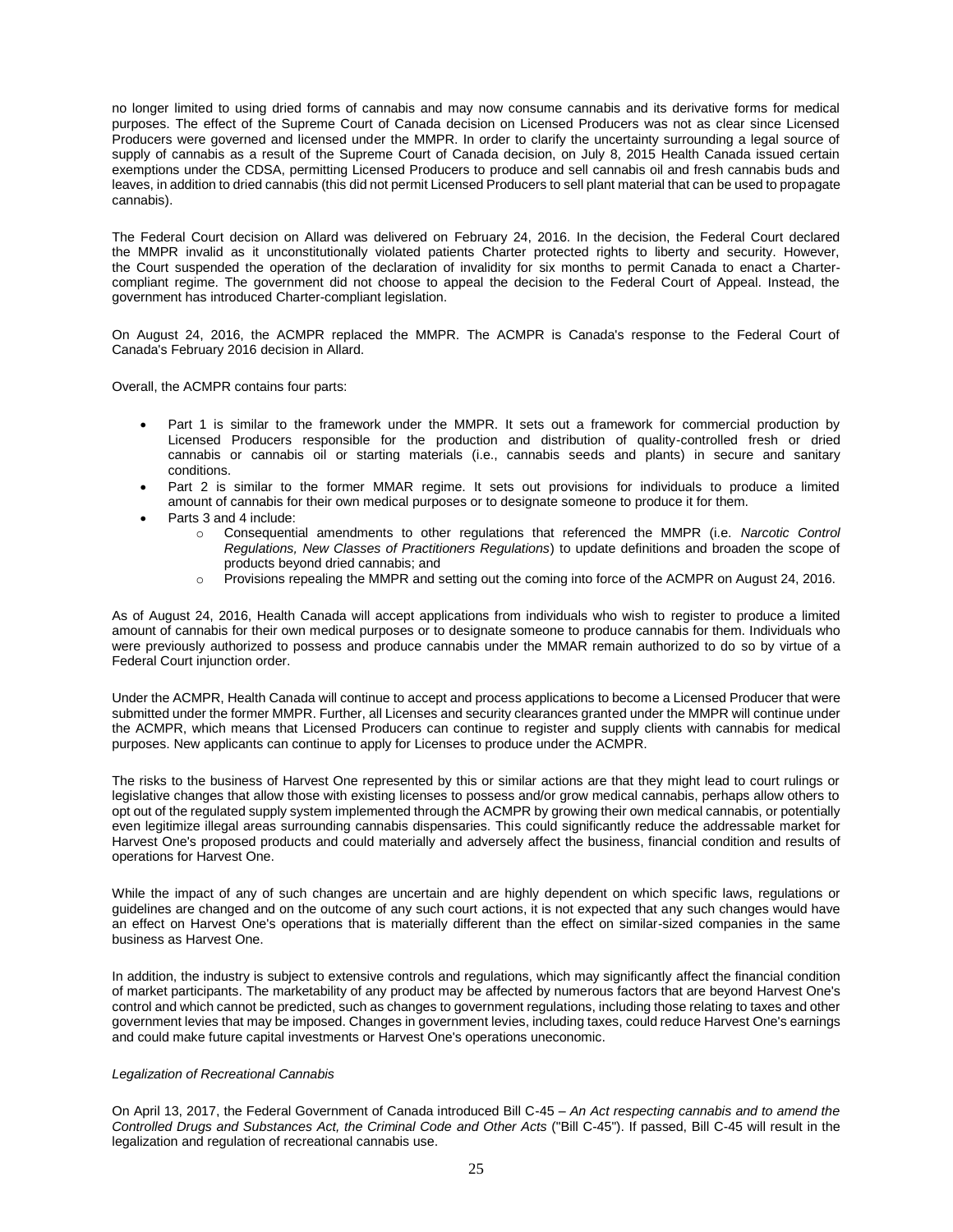There can be no assurance that Bill C-45 will be passed into law, or passed into law substantially in the form in which it was introduced. Further, even if Bill C-45 is passed into law, the importation, exportation, production, testing, packaging, labelling, sending, delivery, transportation, sale, possession or disposal of cannabis or any class of cannabis will remain subject to extensive regulatory oversight. Such extensive controls and regulations may significantly affect the financial condition of market participants, and prevent the realization of such market participants of any benefits from an expanded market for recreational cannabis products.

# *Restrictions on Sales and Marketing*

The medical cannabis industry is in its early development stage and restrictions on sales and marketing activities imposed by Health Canada, various medical associations, other governmental or quasi-governmental bodies or voluntary industry associations may adversely affect Harvest One's ability to conduct sales and marketing activities and could have a material adverse effect on Harvest One's respective businesses, operating results and financial conditions.

# *Competition*

The market for medical cannabis products appears to be sizable and Health Canada has only issued a limited number of licenses under the ACMPR regime to produce and sell medical cannabis. The government of Canada has only issued to date a limited number of licenses under the ACMPR to produce and sell medical cannabis. There are, however, several hundred applicants for licenses. The number of licenses granted could have an impact on the operations of Harvest One. Because of the early stage of the industry in which Harvest One operates, Harvest One expects to face additional competition from new entrants. According to Health Canada there were 105 Licensed Producers as of the date of the MD&A. If the number of users of medical cannabis in Canada increases, the demand for products will increase and Harvest One expects that competition will become more intense, as current and future competitors begin to offer an increasing number of diversified products. Harvest One expects significant competition from other Licensed Producers. Some companies applying for production licenses may have significantly greater financial, technical, marketing and other resources, may be able to devote greater resources to the development, promotion, sale and support of their products and services, and may have more extensive customer bases and broader customer relationships.

To remain competitive, Harvest One will require a continued level of investment in research and development, marketing, sales and client support. Harvest One may not have sufficient resources to maintain research and development, marketing, sales and client support efforts on a competitive basis which could materially and adversely affect the business, financial condition and results of operations of Harvest One. If Harvest One and its subsidiaries are not successful in investing sufficient resources in these areas, its ability to compete in the market may be adversely affected, which in turn could materially and adversely affect Harvest One's business, financial conditions and results of operation.

Additionally, there is potential that the industry will undergo consolidation, creating larger companies that may have increased geographic scope and other economies of scale. Increased competition by larger, better-financed competitors with geographic or other structural advantages could materially and adversely affect the business, financial condition and results of operations of Harvest One.

# *Agricultural Operations*

Since Harvest One's business will revolve mainly around the growth of medical marijuana, an agricultural product, the risks inherent with agricultural businesses will apply. Such risks may include disease and insect pests, among others. Although Harvest One expects to grow its product in a climate controlled, monitored, indoor location, there is not guarantee that changes in outside weather and climate will not adversely affect production. Further, any rise in energy costs may have a material adverse effect on Harvest One's ability to produce medical marijuana.

#### *Vulnerability to Rising Energy Costs*

Harvest One's medical cannabis growing operations consume considerable energy, making Harvest One vulnerable to rising energy costs. Rising or volatile energy costs may adversely impact the business of United Greeneries and its ability to operate profitably.

# *Fluctuating Prices*

Harvest One's revenues are expected to be in large part derived from the production, sale and distribution of marijuana. The price of production, sale and distribution of marijuana will fluctuate widely due to how young the marijuana industry is and is affected by numerous factors beyond Harvest One's control including international, economic and political trends, expectations of inflation, currency exchange fluctuations, interest rates, global or regional consumptive patterns, speculative activities and increased production due to new production and distribution developments and improved production and distribution methods. The effect of these factors on the price of product produced by Harvest One and, therefore, the economic viability of any of Harvest One's business, cannot accurately be predicted.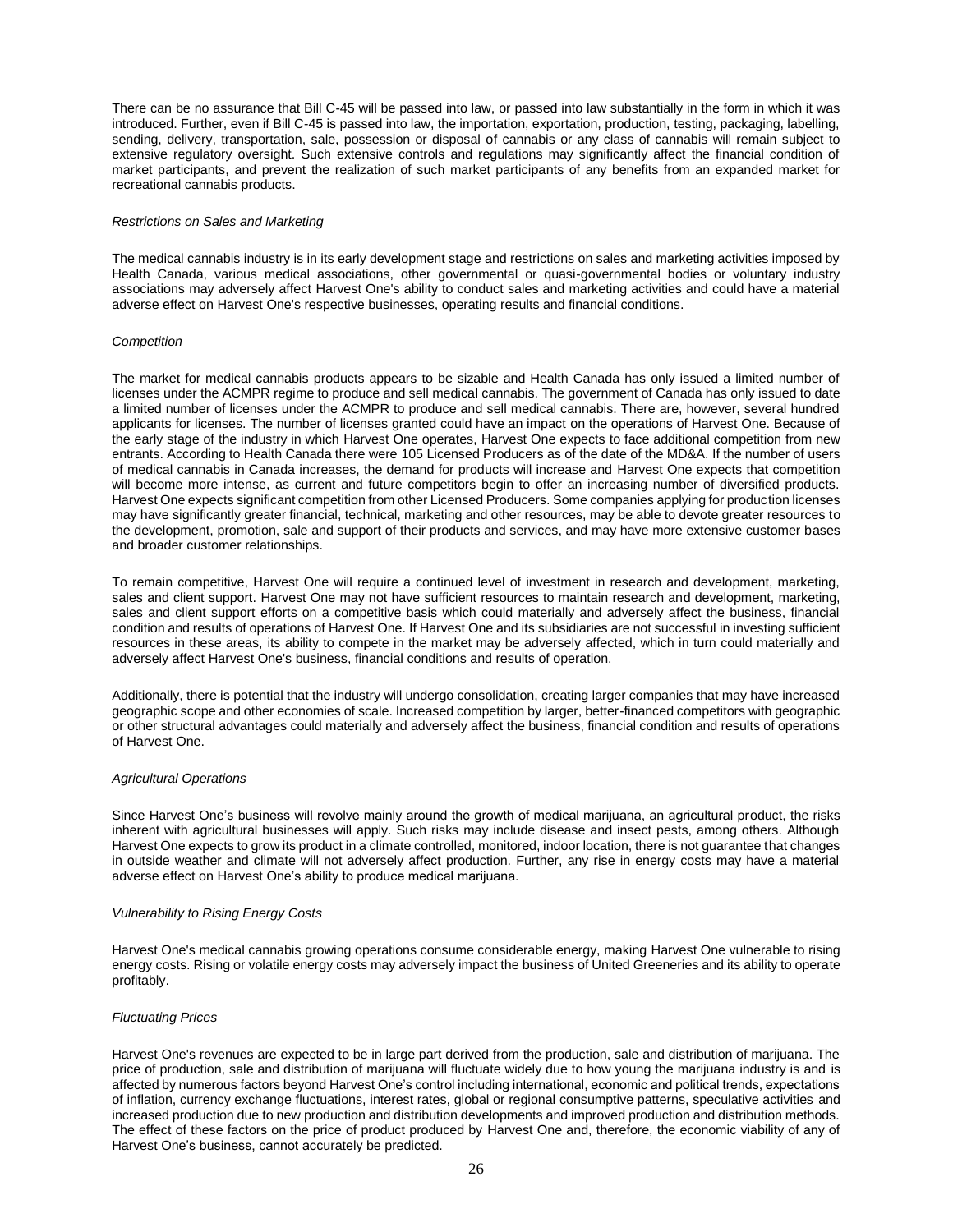#### *Product Liability*

As a manufacturer and distributor of products designed to be ingested or inhaled by humans, Harvest One faces an inherent risk of exposure to product liability claims, regulatory actions and litigation if its products are alleged to have caused loss or injury. In addition, the manufacture and sale of products involve the risk of injury or loss to consumers due to tampering by unauthorized third parties, product contamination and unauthorized use by consumers or other third parties. Previously unknown adverse reactions resulting from human consumption of Harvest One's products alone or in combination with other medications or substances could occur. Harvest One may be subject to various product liability claims, including that Harvest One's products caused death, injury, illness, or other loss. A product liability claim or regulatory action against Harvest One could result in increased costs, adversely affect Harvest One's reputation with its respective clients and consumers generally, and adversely affect the results of operations and financial conditions of Harvest One.

There can be no assurance that Harvest One will be able to obtain or maintain product liability insurance on acceptable terms or with adequate coverage against potential liabilities. Such insurance is expensive and may not be available in the future on acceptable terms, or at all. An inability to obtain sufficient insurance coverage on reasonable terms could prevent or inhibit the commercialization of Harvest One's products.

# *Product Recalls*

Manufacturers and distributors of products may be subject to the recall or return of their products for a variety of reasons, including product defects, such as contamination, unintended harmful side effects or interactions with other substances, packaging safety and inadequate or inaccurate labeling disclosure. If any of Harvest One's products are recalled due to an alleged product defect or for any other reason, Harvest One could be required to incur the unexpected expense of the recall and any legal proceedings that might arise in connection with the recall. Harvest One may lose a significant amount of sales and may not be able to replace those sales at an acceptable margin or at all. In addition, a product recall may require significant management attention and otherwise distract from day to day operations.

#### *Operating Risk and Insurance Coverage*

Harvest One maintains insurance to protect its assets, operations and employees. While Harvest One believes its insurance coverage addresses all material risks to which it is exposed and is adequate and customary in its current state of operations, such insurance is subject to coverage limits and exclusions and may not be available for the risks and hazards to which Harvest One is exposed. Harvest One may be also unable to maintain insurance at economically feasible premiums. Insurance coverage may not continue to be available or may not be adequate to cover any resulting liability. Harvest One might also become subject to liability for pollution or other hazards which may not be insured against or which Harvest One may elect not to insure against because of premium costs or other reasons. Losses from these events may cause Harvest One to incur significant costs that could have a material adverse effect upon Harvest One's financial performance and results of operations.

# **CRITICAL ACCOUNTING JUDGEMENTS & ESTIMATES**

The preparation of the combined consolidated financial statements requires management to make judgments and estimates and form assumptions that affect the reporting amounts of assets and liabilities at the date of the financial statements and reporting amounts of revenues and expenses during the reporting period. On an ongoing basis, management evaluates its judgments and estimates in relation to assets, liabilities, revenue, and expenses. Management uses historical experience and various other factors it believes to be reasonable under the given circumstances as the basis for its judgments and estimates. Actual outcomes may differ from these estimates under different assumptions and conditions.

A detailed summary of all of the Company's significant accounting policies is included in Note 4 to the audited combined consolidated financial statements for the year ended June 30, 2017.

Areas that often require significant management estimates and judgment include biological assets and inventory, the estimated useful lives and depreciation of property, plant and equipment, share-based compensation, warrants, convertible debenture units, going concern assessment, accruals, provisions, and the determination of the functional currency. The following is an outline of the estimates that the Company considers as critical in the preparation of its financial statements:

- (a) The Company fair values its biological assets and inventory which requires estimates and assumptions on the stage of growth of the cannabis, harvesting costs, selling costs, sales price, wastage, expected yields, and spoilage.
- (b) The Company has recorded depreciation and amortization which requires estimates of the useful lives and when the asset is available for use and any impairment to these assets is dependent on estimates of recoverable amounts, taking into account market conditions and the useful lives of the assets
- (c) The Company has recorded stock-based compensation using the *Black-Scholes Pricing Model*, which requires an assumption of the risk-free rate, expected lives of the stock options, forfeiture rates, and their related volatilities.
- (d) The Company has recorded Brokers' warrants using the *Black-Scholes Pricing Model,* which requires an assumption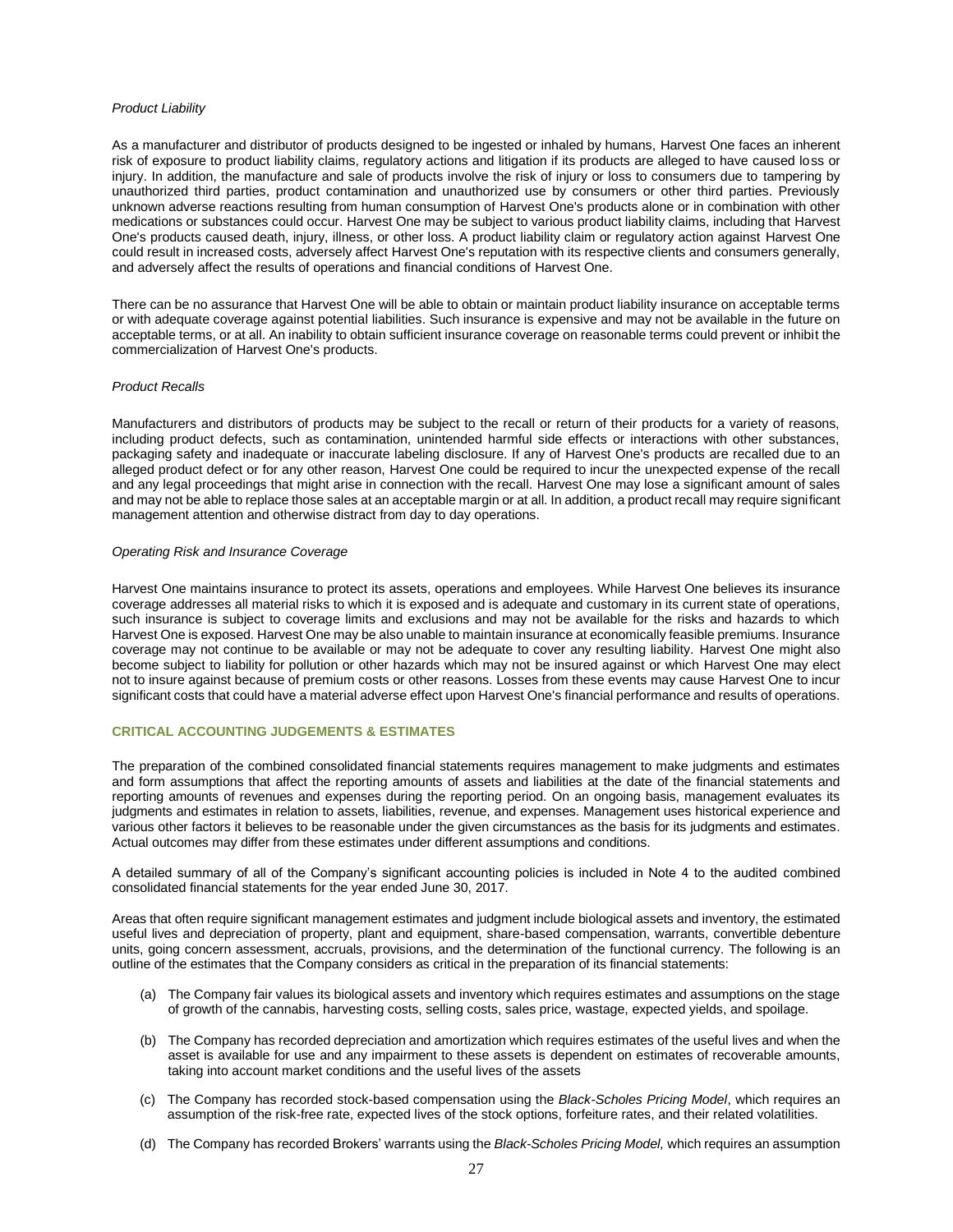of the risk-free rate, expected lives of the warrants, and their related volatilities.

(e) Judgment is used in determining whether an acquisition is a business combination or an asset acquisition. The Company must determine whether it is the acquirer or acquiree in each acquisition. Under IFRS 3, the acquirer is the entity that obtains control of the acquiree in the acquisition. If it is not clear which company is the acquirer, additional information must be considered, such as the combined entity's relative voting rights, existence of a large minority voting interest, composition of the governing body and senior management, and the terms behind the exchange of equity interest.

# **RECENT ACCOUNTING PRONOUNCEMENTS**

The adoption of the new and revised standards, amendments and interpretations issued by the IASB effective for periods beginning on or after July 1, 2017 has not had a material impact on the accounting policies, methods of computation or presentation applied by the Company.

Additional new or amended accounting standards that have been previously issued by the IASB but are not yet effective, and have not been applied by the Company, are as follows:

#### *IFRS 9, Financial Instruments*

IFRS 9 was issued by the IASB in November 2009 and October 2010 and will replace IAS 39, *Financial Instruments: Recognition and Measurement* ("IAS 39"). IFRS 9 introduces new requirements for classification and measurement, impairment and hedge accounting. IFRS 9 is effective for the Company for its year ended June 30, 2019. The Company is assessing the impact of this standard.

# *IFRS 15, Revenue from Contracts with Customers*

IFRS 15 was issued by the IASB in May 2014 and specifies how and when revenue should be recognized based on a fivestep model, which is applied to all contracts with customers. On April 12, 2016, the IASB published final clarifications to IFRS 15 with respect to identifying performance obligations, principal versus agent considerations, and licensing. IFRS 15 becomes effective for annual periods beginning on or after January 1, 2018 with early adoption permitted. The Company does not anticipate any material impact from the implementation of IFRS 15 other than additional disclosure requirements.

## *IFRS 16, Leases*

IFRS 16 was issued by the IASB in January 2016 and specifies the requirements to recognize, measure, present and disclose leases. The standard provides a single lessee accounting model, requiring lessees to recognize assets and liabilities for all leases unless the lease term is 12 months or less and the underlying asset has a low value. IFRS 16 is effective for the Company for its year ended June 30, 2020, and a lessee shall either apply IFRS 16 with full retrospective effect or alternatively not restate comparative information but recognize the cumulative effect of initially applying IFRS 16 as an adjustment to opening equity at the date of initial application. Early adoption is permitted if IFRS 15 has also been adopted. The Company is assessing the impact of this standard on its financial position and financial performance, however it expects it to be immaterial.

#### *IFRS 7, Financial Instruments: Disclosure*

IFRS 7 was amended to require additional disclosures on transition from IAS 39 to IFRS 9. IFRS 7 is effective on adoption of IFRS 9, which is effective for the Company for its year ended June 30, 2019. The Company is assessing the impact of this standard.

# *IFRS 2, Share-based Payment*

In June 2016, the IASB issued amendments to IFRS 2, including the accounting for the effects of vesting and non-vesting conditions on the measurement of cash-settled share-based payments, accounting for share-based payment transactions with a net settlement feature for withholding tax obligations, and accounting for modifications to the terms and conditions of a share-based payment that changes the classification of the share-based payment transaction from cash-settled to equitysettled. The IFRS 2 amendments are effective for the Company for its year ended June 30, 2019. The Company is assessing the impact of this standard on its financial position and financial performance.